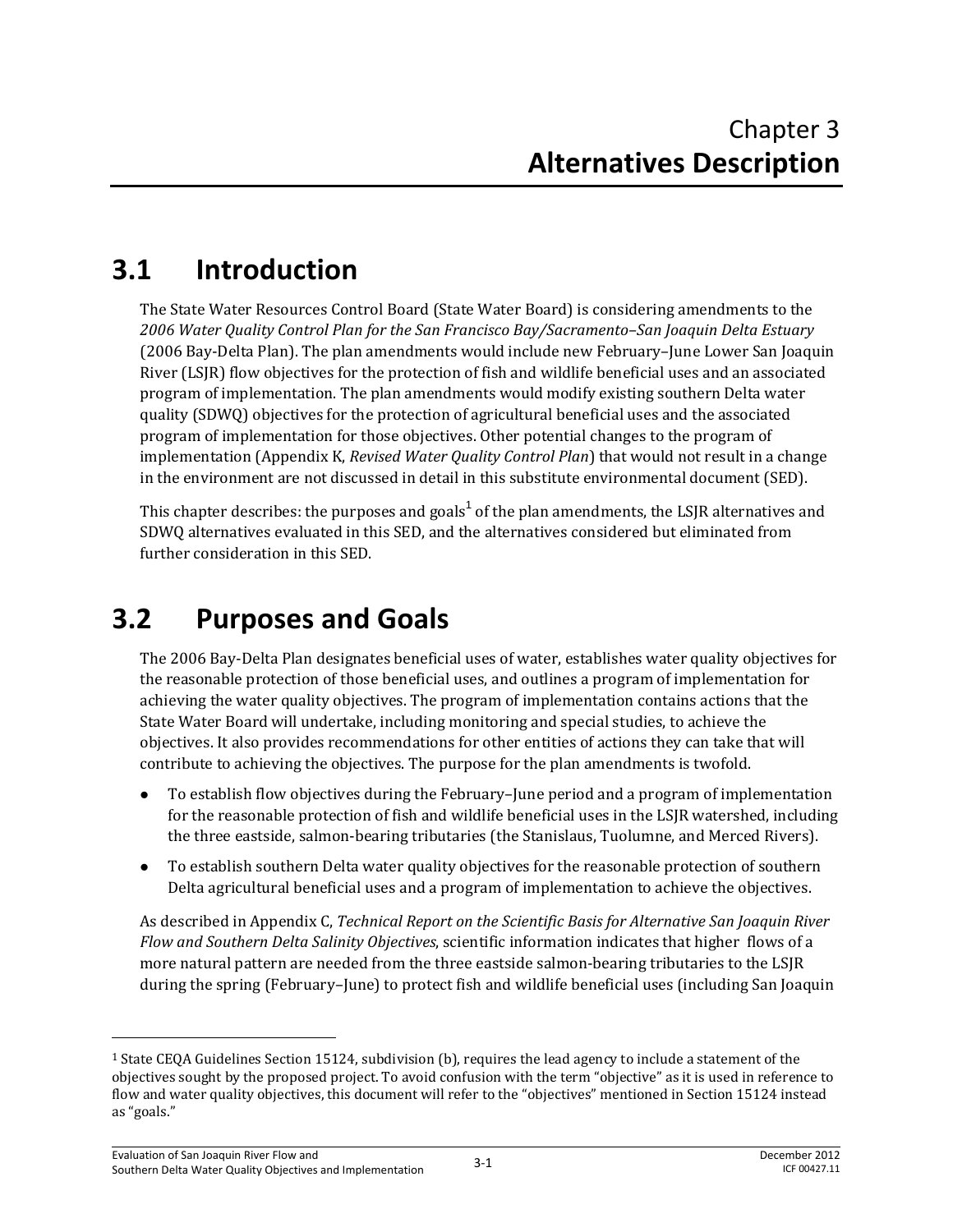River [SJR] Basin fall-run Chinook salmon and other important ecosystem processes). Therefore, the goals related to the LSJR flow objectives and associated program of implementation are as follows.

- To provide flow conditions in the LSJR and three eastside tributaries—the Stanislaus, Tuolumne, and Merced Rivers—together with other reasonably controllable measures, sufficient to support and maintain the natural production of viable native fish populations migrating through the Delta, including flows that mimic the natural hydrographic conditions to which native fish species are adapted.
- To consider relevant factors in establishing the objectives, such as factors identified in Water Code Section 13241, those contained in other applicable laws (e.g., the past, present, and probable future beneficial uses of water), and economic factors.
- To provide for adaptive management of flows in order to respond to evolving scientific understanding and changing environmental conditions while minimizing water supply costs.
- To provide for development and implementation of an appropriate monitoring and evaluation program to inform adaptive management of LSJR flows and future changes to the Bay-Delta Plan.
- To provide for and encourage coordination and integration of existing and future regulatory processes related to LSJR flows.

As described in Appendix C, salt stress can damage crops in several different ways, including stunting growth, diminishing seedling success, and causing foliar damage. Salinity conditions in the southern Delta may increase due to salt loading from the SJR as it enters the southern Delta at Vernalis and by local sources and evapoconcentration of salinity within the southern Delta. Salinity conditions are also affected by the capacity of the southern Delta water bodies to assimilate these salinity inputs. This assimilative capacity is potentially affected by hydrodynamic conditions, such as water levels and the direction and magnitude of flow in the various channels of the southern Delta. The goals related to the SDWQ objectives and associated program of implementation are as follows.

- To provide water quality (i.e., salinity) conditions that reasonably protects agricultural beneficial uses of surface waters (i.e., irrigation water supply) in the southern Delta.
- To consider relevant factors in establishing the objectives, such as factors identified in Water Code Section 13241, those contained in other applicable laws, (e.g., the past, present, and probable future beneficial uses of water), and economic factors.
- To balance actions needed to reasonably protect southern Delta agricultural beneficial uses with the needs for water to meet other beneficial uses of water.
- To provide for development and implementation of monitoring and modeling studies needed to better understand the characteristics of salinity conditions in the southern Delta and the dynamics of factors controlling or contributing to those conditions.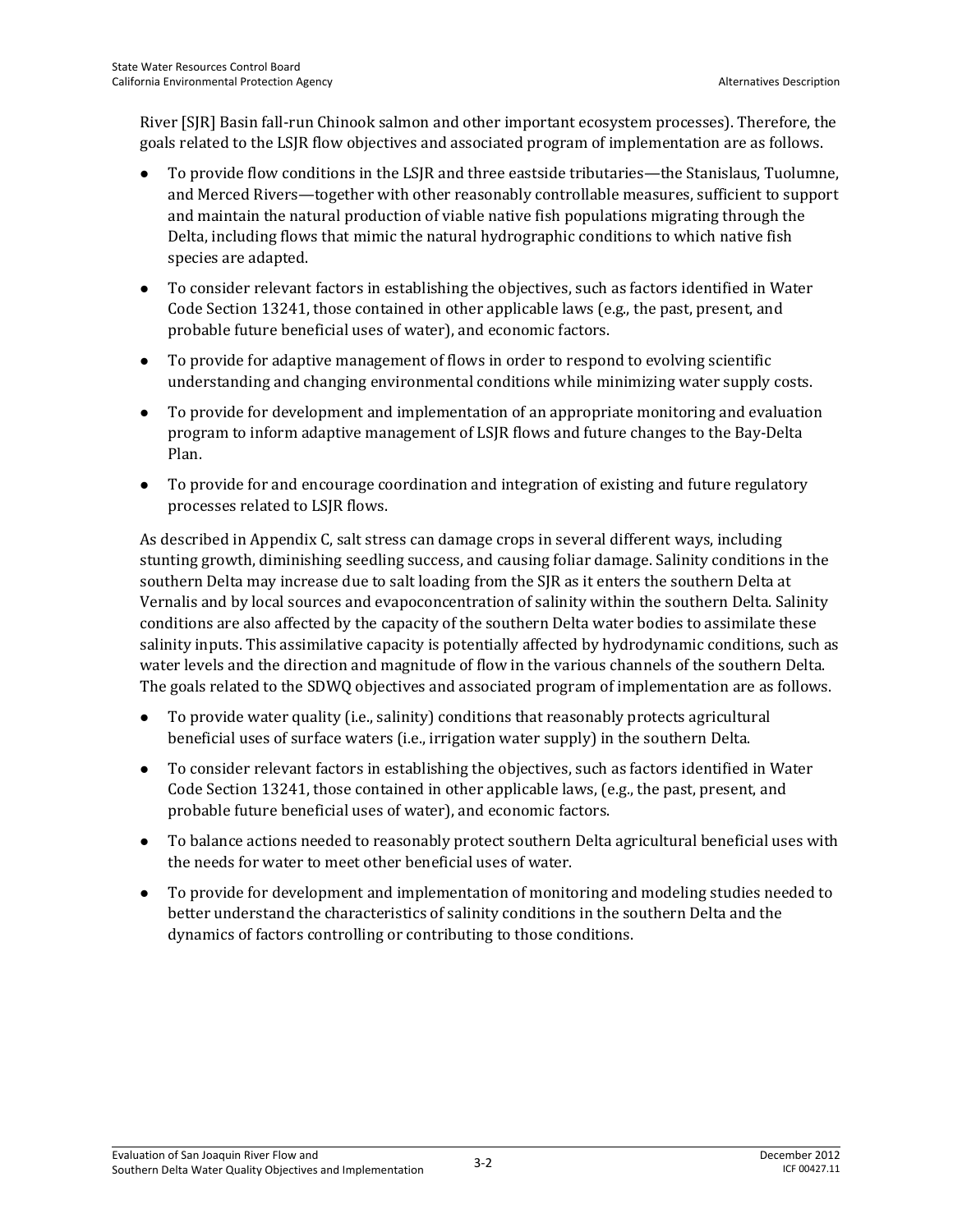# **3.3 Lower San Joaquin River (LSJR) Alternatives**

This SED evaluates four alternatives for LSJR flows during the February–June time frame, including the No Project Alternative (LSJR Alternative 1) and three other LSJR alternatives (LSJR Alternatives 2, 3, and 4). This SED does not include changes to flow objectives outside of the February–June time frame (e.g., the October pulse flow objectives). However, the program of implementation does include monitoring, special studies, and evaluation efforts to inform future changes to flow objectives outside of the February–June time frame. In addition, updates to the coordination process for provision of the October pulse flows are being proposed2 (see Appendix K, *Revised Water Quality Control Plan*) but will not have any effects on the environment and, therefore, are not discussed in this SED.

LSJR Alternatives 2, 3, and 4 are comprised of a narrative objective and an associated program of implementation. The narrative objective includes four compliance points in the LSJR, including the confluence of the SJR at Vernalis and the confluence of the LSJR with the three eastside tributaries. The narrative objective calls for the following.

Maintain flow conditions from the San Joaquin River Watershed to the Delta at Vernalis, together with other reasonably controllable measures in the San Joaquin River Watershed, sufficient to support and maintain the natural production of viable native San Joaquin River Watershed fish populations migrating through the Delta. Flow conditions that reasonably contribute toward maintaining viable native migratory San Joaquin River fish populations include, but may not be limited to, flows that mimic the natural hydrographic conditions to which native fish species are adapted, including the relative magnitude, duration, timing, and spatial extent of flows as they would naturally occur. Indicators of viability include abundance, spatial extent or distribution, genetic and life history diversity, migratory pathways, and productivity.

The program of implementation includes specific flow requirements and other measures to implement the narrative objective. Specifically, February–June, the program of implementation would require a specified percent of unimpaired flow from the three eastside tributaries and a baseflow of 1,000 cfs on the SJR at Vernalis. The percent of unimpaired flow would not apply when such flows would cause flooding or other related public safety concerns. These levels would be established through consultation with federal, state, and local agencies and other appropriate interests with expertise in flood management.

The percentages of unimpaired flow under LSJR Alternatives 2, 3, and 4 are described below and range between minimum flows of 20 percent to 60 percent on a 14-day running average. These unimpaired flows were selected as alternatives to capture a range of potential flow alternatives that the State Water Board may implement. The alternative with the lowest flow, LSJR Alternative 2, is 20 percent unimpaired flow and was selected to bracket the low end of flows under current

l

<sup>2</sup> Under the 2006 Bay-Delta Plan, the October pulse flows are required to be scheduled in consultation with the U.S. Fish and Wildlife Service (USFWS), National Marine Fisheries Service (NMFS), and the Department of Fish and Game (DFG). The 2006 Bay-Delta Plan states that consultation with the CALFED Operations Group, established under the Framework Agreement, will satisfy the consultation requirement (footnote 16, page 3-16). The proposed change to the consultation requirement would delete reference to the CALFED Operations Group. Instead, flows would be coordinated under a new operations group established through changes to the program of implementation.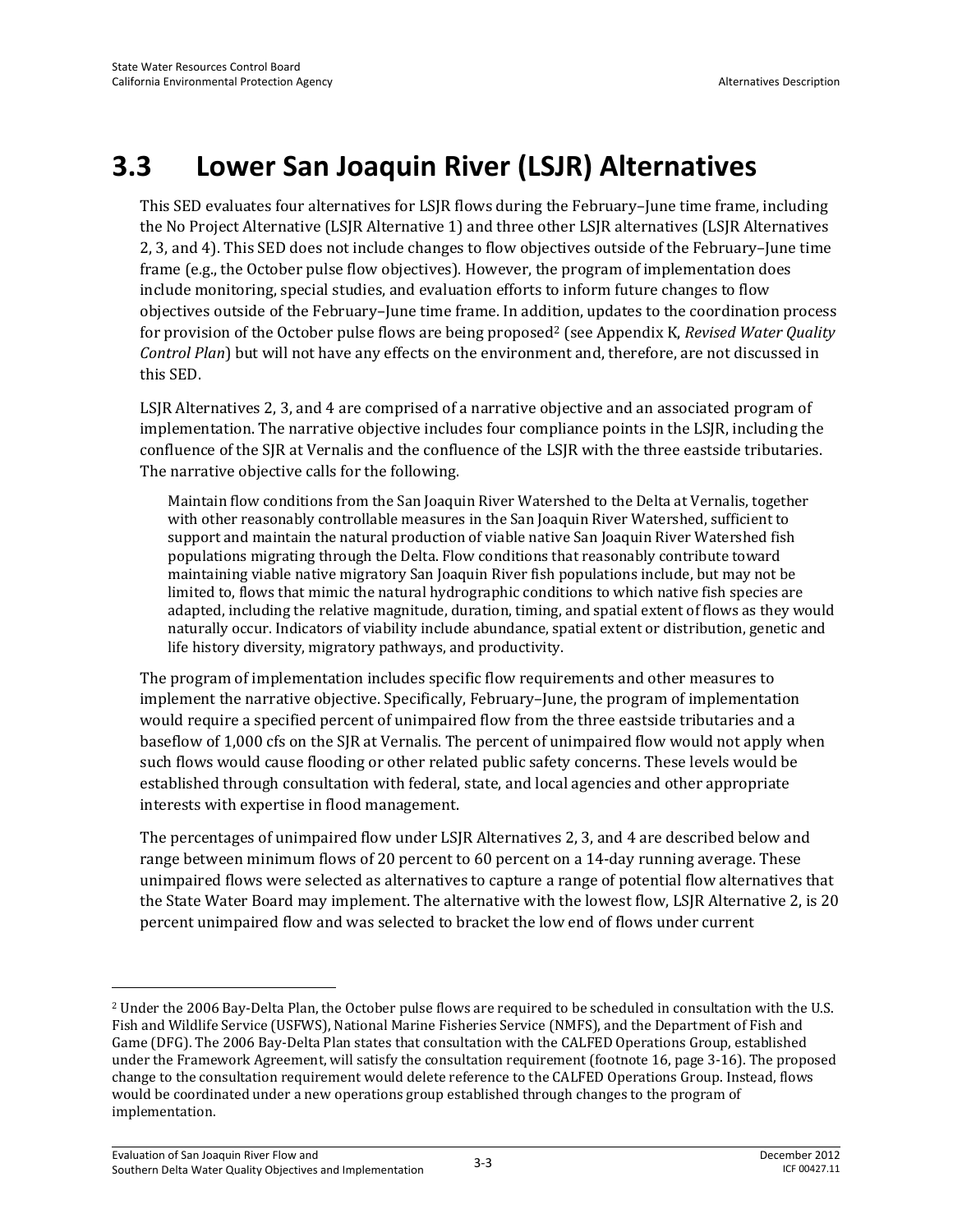conditions.3 LSJR Alternative 3 is 40 percent of unimpaired flow, which represents a mid-point for the analysis. LSJR Alternative 4 has the highest level of flow, with 60 percent of unimpaired flow. The State Water Board's 2010 report, *Development of Flow Criteria for the Sacramento–San Joaquin Delta Ecosystem*, determined that approximately 60 percent of unimpaired flow at Vernalis February–June would be fully protective of fish and wildlife beneficial uses in the three eastside tributaries and LSJR when considering flow alone.

To develop precise requirements for implementation of the provisions described above, LSJR Alternatives 2, 3, and 4 call for establishing an implementation workgroup consisting of persons with expertise in fisheries management, unimpaired flows, and operations on the Stanislaus, Tuolumne, and Merced Rivers to develop recommendations for such measures that would best achieve the February–June flow requirements while minimizing water supply costs. The recommendations would be included in an implementation plan submitted to the Executive Director of the State Water Board for approval within a specified period. The implementation plan would then be considered in State Water Board water right proceedings, Federal Energy Regulatory Commission (FERC) licensing proceedings, or during other implementation actions to achieve the February–June flows.

LSJR Alternatives 2, 3, and 4 would allow for adaptive management of the timing of flows. Specifically, the State Water Board's Executive Director could approve changes to the timing of flows under the alternatives to maximize protection of fish and wildlife beneficial uses based on recommendations from the fisheries agencies (Department of Fish and Game [DFG], National Marine Fisheries Service [NMFS], and U.S. Fish and Wildlife Service [USFWS]) or others provided that the total quantity of water provided over the February–June time period is not less than the required percent of unimpaired flow. For example, a portion of the June flows could be provided in April to increase pulse flows during this period if such an action would maximize protection of fish and wildlife beneficial uses. This adaptive management would be coordinated through a coordinated operations group (COG) comprised of DFG; NMFS; USFWS; representatives of water users on the Merced, Tuolumne, and Stanislaus Rivers; and other appropriate representatives deemed appropriate by the State Water Board Executive Director. In order to inform implementation actions, the State Water Board would work with the COG and interested persons to develop procedures for an adaptive management process to be submitted for approval by the Executive Director within a specified time after final approval of the amendment to the 2006 Bay-Delta Plan.

In order to inform real-time adaptive management and long-term management of flows on the SJR for the protection of fish and wildlife beneficial uses, LSJR Alternatives 2, 3, and 4 include requirements for development of a comprehensive program, the San Joaquin River Monitoring and Evaluation Program (SJRMEP). The SJRMEP would, at a minimum, include monitoring, special studies, and evaluations of flow-related factors on the viability of native fish populations, including abundance, spatial extent (or distribution), diversity (both genetic and life history), and productivity. Specifically, the SJRMEP would evaluate the effect of flow conditions at various times of year, including spring (February–June), fall (including October), summer, and winter months on the abundance, spatial extent, diversity, and productivity of native SJR Basin fish species in order to inform adaptive management and future changes to the LSJR flow objectives and their implementation. In addition, the program of implementation would include recommendations to

 $\overline{a}$ 

<sup>3</sup> Flows in the Stanislaus, Tuolumne, and Merced Rivers and the SJR at Vernalis had median values of 40, 21, 26, and 29 percent of February–June unimpaired flow, respectively, for water years 1986–2009.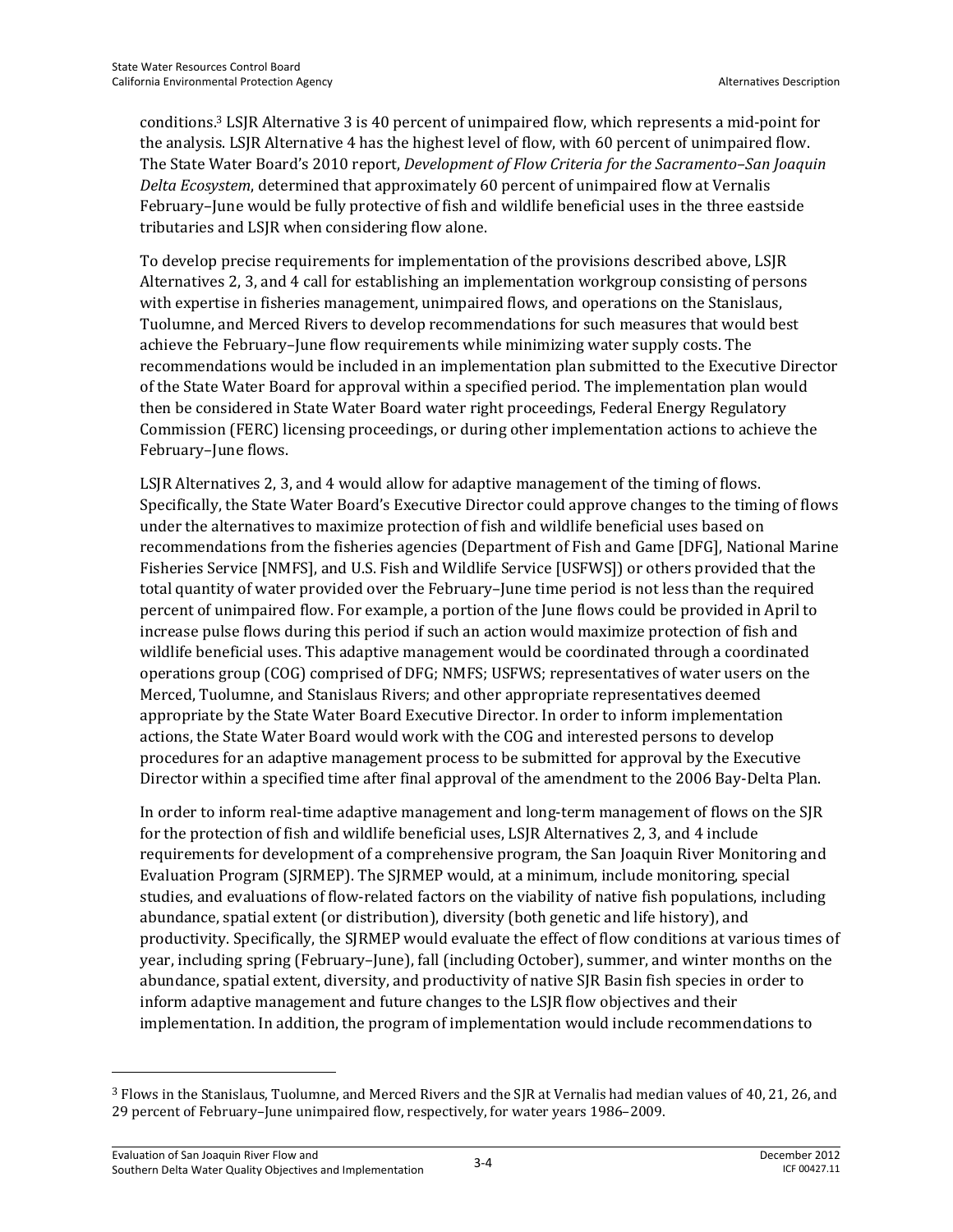other agencies to take additional actions outside of the State Water Board's purview, including nonflow actions, to protect LSJR fish and wildlife beneficial uses.

LSJR Alternatives 1–4 are detailed below. As discussed earlier in this chapter, LSJR Alternatives 2, 3, and 4 have the same narrative objectives and program of implementation with the exception of the required percent of unimpaired flow.

# **3.3.1 LSJR Alternative 1: No Project**

California Code of Regulations, Title 14, Chapter 3, Section 15126.6(e), parts (1) and (3)(A), require that the potential impacts of not approving a proposed project be evaluated under a no project alternative and compared against baseline conditions to determine impacts. For regulatory plans or policies, the no project alternative must assume the continuation of existing plans or policies into the foreseeable future.

LSJR Alternative 1 (No Project Alternative) conditions include full compliance with all flow and water quality objectives in the 2006 Bay-Delta Plan as implemented through Water Right Decision 1641 (D-1641) and the NMFS biological opinion Stanislaus River reasonable and prudent alternative, including Action 3.1.3 (NMFS BO). SJR flow and SDWQ conditions differ between the No Project Alternative and baseline. Specifically, relative to flow, the Vernalis Adaptive Management Program (VAMP) flows were being implemented under baseline conditions, but VAMP ended in 2011, after the baseline was established. Accordingly, under the No Project Alternative, flow requirements at Vernalis would be those required under D-1641, which are generally higher than those required previously under VAMP. The differences in conditions under baseline and under SDWQ Alternative 1 are described in Section 3.4.1.

Chapter 15, *LSJR Alternative 1 and SDWQ Alternative 1 (No Project Alternative)* and Appendix D, *Evaluation of LSJR Alternative 1 and SDWQ Alternative 1 (No Project Alternative)*, evaluate the potential impacts of the No Project Alternative. LSJR Alternative 1 and SDWQ Alternative 1 (No Project Alternative) are evaluated together because flows would be required to achieve full compliance with both the flow and water quality (salinity) objectives identified in the 2006 Bay-Delta Plan.

## **3.3.2 LSJR Alternative 2: 20% Unimpaired Flow**

LSJR Alternative 2 would require minimum 14-day running average unimpaired flows February– June of 20 percent from the Stanislaus, Tuolumne, and Merced Rivers. As described above, the State Water Board Executive Director could approve changes to the timing of these flows during the February–June time frame in order to maximize benefits to fishery resources in the SJR and the three eastside tributaries; however, the total volume of flow February–June could not be less than 20 percent of the unimpaired flow for that time period. All other provisions of LSJR Alternative 2 are as described above, including baseflow requirements of 1,000 cfs at Vernalis.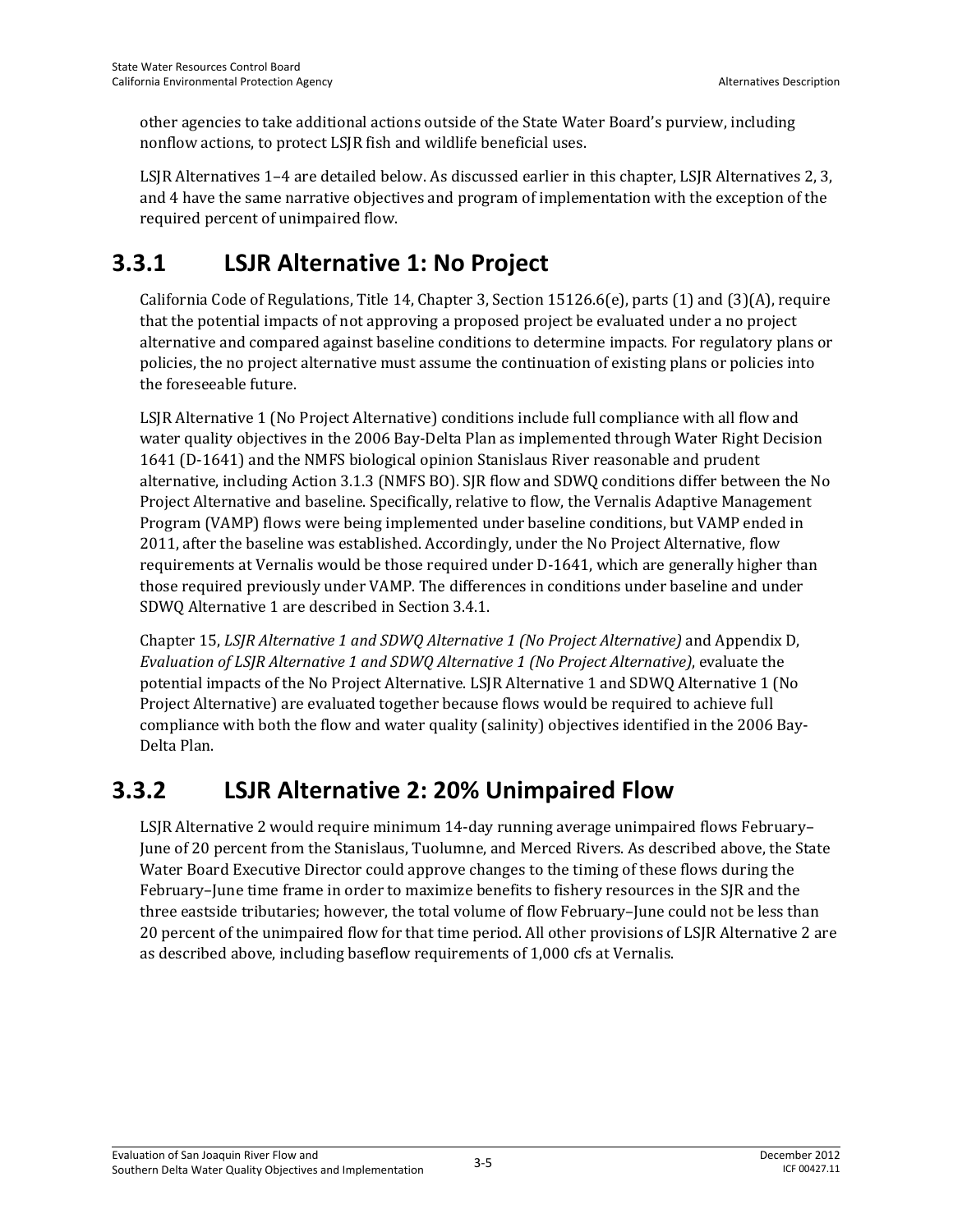## **3.3.3 LSJR Alternative 3: 40% Unimpaired Flow**

LSJR Alternative 3 would require minimum 14-day running average unimpaired flows February– June of 40 percent from the Stanislaus, Tuolumne, and Merced Rivers. As described above, the State Water Board Executive Director could approve changes to the timing of these flows during the February–June time frame in order to maximize benefits to fishery resources in the SJR and the three eastside tributaries; however, the total volume of flow February–June could not be less than 40 percent of the unimpaired flow for that time period. All other provisions of LSJR Alternative 3 are as described above, including baseflow requirements of 1,000 cfs at Vernalis.

## **3.3.4 LSJR Alternative 4: 60% Unimpaired Flow**

LSJR Alternative 4 would require minimum 14-day running average unimpaired flows February– June of 60 percent from the Stanislaus, Tuolumne, and Merced Rivers. As described above, the State Water Board Executive Director could approve changes to the timing of these flows during the February–June time frame in order to maximize benefits to fishery resources in the SJR and the three eastside tributaries; however, the total volume of flow February–June could not be less than 60 percent of the unimpaired flow for that time period. All other provisions of LSJR Alternative 4 are as described above, including baseflow requirements of 1,000 cfs at Vernalis.

# **3.4 Southern Delta Water Quality (SDWQ) Alternatives**

This SED evaluates the No Project Alternative (SDWQ Alternative 1) and two other SDWQ alternatives (SDWQ Alternatives 2 and 3). SDWQ Alternatives 2 and 3 are comprised of a numeric objective and an associated program of implementation. SDWQ Alternatives 2 and 3 have different numeric objectives, which are described in detail below. The range of alternatives analyzed in this SED is based on the water quality needs of the most salt-sensitive crops grown in the southern Delta, the predominant soil type, and irrigation practices in the area. Additional information related to these issues is provided in Appendix C, *Technical Report on the Scientific Basis for Alternatives* and Appendix E, *Salt Tolerance of Crops in the Southern Sacramento–San Joaquin Delta*.

The program of implementation for SDWQ Alternatives 2 and 3 would require the U.S. Bureau of Reclamation (USBR) to continue complying with the existing 2006 Bay-Delta Plan 0.7 deciSiemens per meter (dS/m) EC4 objective at Vernalis for April–August and 1.0 dS/m for September–March as a 30-day average. This would help maintain assimilative capacity downstream of Vernalis into the interior southern Delta during the main growing season and would also help to ensure compliance with existing salinity objectives at the Central Valley Project (CVP) State Water Project (SWP) pumping plants (C-9 and DMC-1 in Table 2 of D-1641). DWR and USBR would also be required to develop a comprehensive operations plan to address the effects of CVP and SWP pumping operations on assimilative capacity in the southern Delta. The program of implementation also

l

 $4$  EC is electrical conductivity, which is generally expressed in deciSiemens per meter (dS/m) in this chapter and document. Measuring EC assesses salinity, which is the concentration of dissolved salts (often expressed in parts per thousand or parts per million). Because salinity refers to salt concentration in the water, whereas EC values are the result of one measurement technique to assess salinity, both "EC" and the more general term "salinity" are used in this chapter.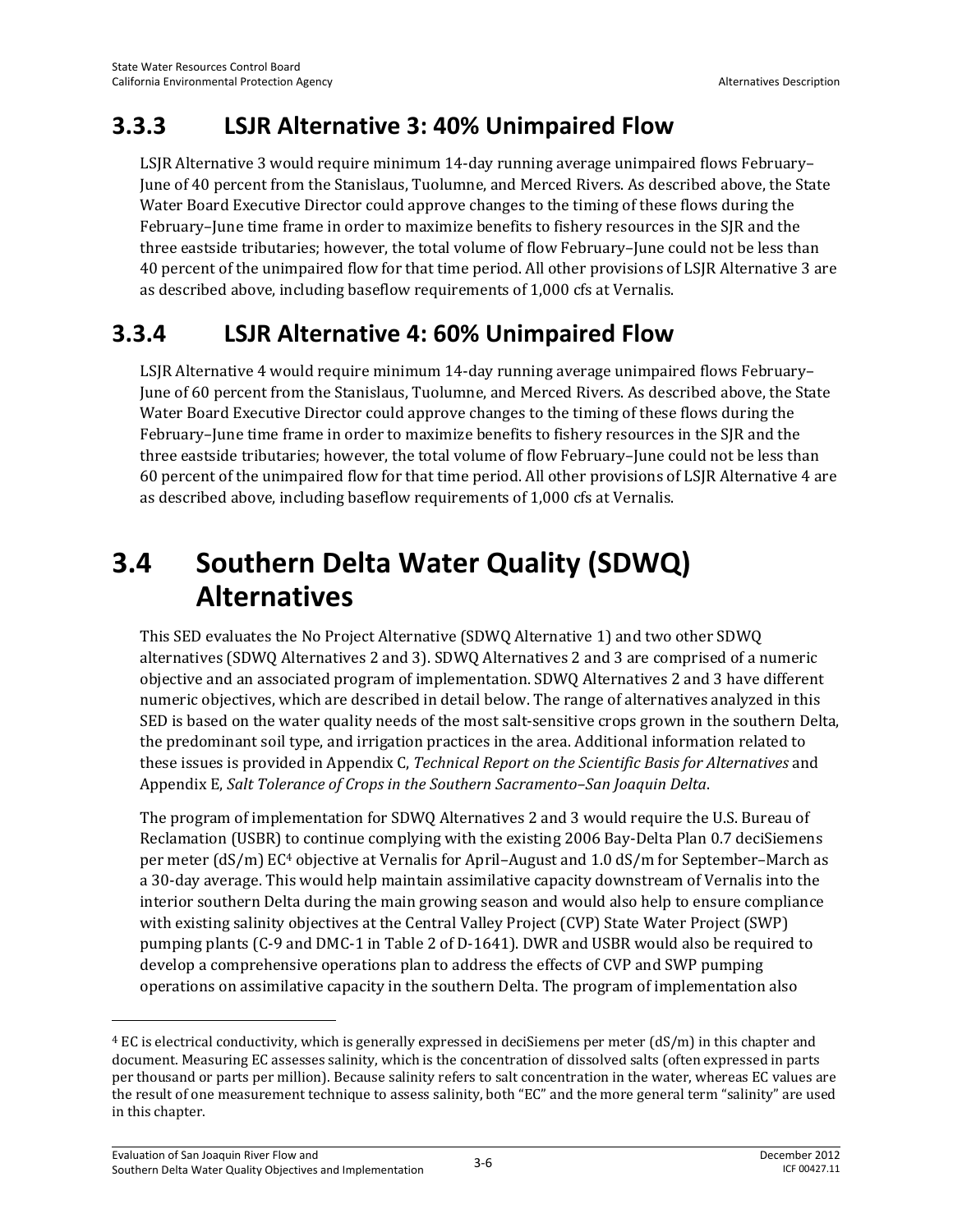provides for DWR and USBR to continue to install and operate the agricultural barriers they currently install and operate in the southern Delta or to take other reasonable measures to meet the objectives. In addition, the program of implementation calls for DWR and USBR to perform monitoring, modeling, special studies, and reporting activities, in coordination with other monitoring programs (e.g., the Delta Regional Monitoring Program) to ensure that the SDWQ objectives are effectively implemented. The program of implementation also includes recommendations to other agencies that would assist in meeting the SDWQ objectives. The program of implementation expresses the willingness of the State Water Board to consider changes to these salinity objectives and the program of implementation based on the findings from the Central Valley Salinity Alternatives for Long-Term Sustainability (CV-SALTS) process and/or recommendations from the Central Valley Regional Water Quality Control Board (Central Valley Water Board).

SDWQ Alternatives 1, 2, and 3 are detailed below. As discussed earlier in this chapter, SDWQ Alternatives 2 and 3 have different numeric objectives but the same programs of implementation.

# **3.4.1 SDWQ Alternative 1: No Project**

As discussed above, pursuant to the California Code of Regulations, the environmental analysis must evaluate a no project alternative. The no project alternative must consider what would be reasonably expected to occur in the foreseeable future if the plan amendments are not implemented and be compared against baseline conditions to determine impacts. SDWQ Alternative 1 (No Project Alternative) assumes full compliance with all flow and water quality objectives in the 2006 Bay-Delta Plan as implemented through D-1641 and the NMFS BO on the Stanislaus River (which is included in the baseline [See Chapter 4, *Introduction to the Analysis*, of this SED, Section 4.6, *Baseline*]). Specifically, relative to salinity, SDWQ Alternative 1 would result in no changes to the existing water quality objectives for agricultural beneficial uses for the southern Delta established in the 2006 Bay-Delta Plan and implemented in D-1641 (Table 2). The 2006 Bay-Delta Plan states that the maximum 30-day running average of mean daily EC is 0.7 millimhos per centimeter (mmhos/cm)5 April 1–August 30 and 1.0 mmhos/cm September 1–March 31 for all water year types. This is applicable to the three interior compliance stations (C-6, C-8, and P-12) and the compliance station at Vernalis (C-10). Under baseline, these salinity levels are not always fully met.

Chapter 15, *LSJR Alternative 1 and SDWQ Alternative 1 (No Project Alternative)* and Appendix D, *Evaluation of LSJR Alternative 1 and SDWQ Alternative 1 (No Project Alternative)*, evaluate the potential impacts of satisfying the assumptions of the No Project Alternative. As described in Section 3.3.1, *LSJR Alternative 1: No Project*, LSJR Alternative 1 and SDWQ Alternative 1 (No Project Alternative) are evaluated together in Chapter 15 and Appendix D because flows would be required to achieve full compliance with both the flow and salinity water quality objectives identified in the 2006 Bay-Delta Plan.

# **3.4.2 SDWQ Alternative 2: 1.0 dS/m Salinity**

SDWQ Alternative 2 would establish a numeric salinity objective of 1.0 dS/m as a maximum 30-day running average of mean daily EC for all months in the SJR between Vernalis and Brandt Bridge, Middle River from Old River to Victoria Canal, and Old River/Grant Line Canal from the Head of Old River to West Canal. To maintain assimilative capacity downstream of Vernalis into the interior

 $\overline{a}$ 

 $5$  In this SED, electrical conductivity is generally expressed in deciSiemens per meter (dS/m). The conversion is 1  $mmhos/cm = 1 dS/cm$ ).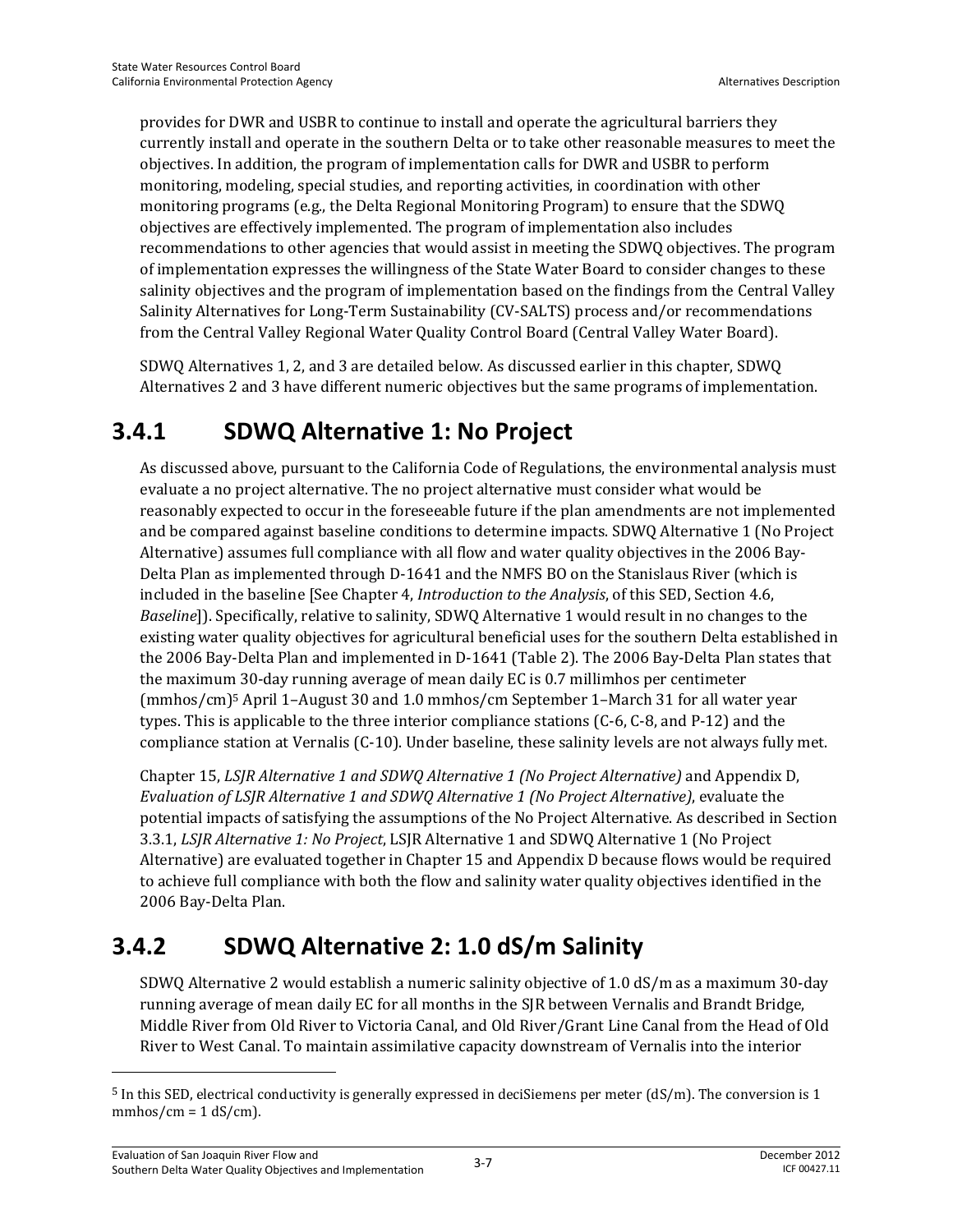southern Delta during the main growing season, the program of implementation would continue to require USBR to comply with the existing 2006 Bay-Delta Plan 0.7 dS/m EC objective at Vernalis during the months of April–August and 1.0 dS/m September–March as a 30-day average.

## **3.4.3 SDWQ Alternative 3: 1.4 dS/m Salinity**

SDWQ Alternative 3 is the same as SDWQ Alternative 2 except the maximum 30-day running average of mean daily EC is 1.4 dS/m for all months. The compliance locations and all other provisions of SDWQ Alternative 3 are the same as for SDWQ Alternative 2.

# **3.5 Preferred Alternatives**

The Preferred LSJR Alternative and Preferred SDWQ Alternative were identified after evaluating analyses contained in this SED. Accordingly, the evaluation of the preferred alternatives is included in Chapter 20, *Preferred LSJR Alternative and SDWQ Alternative*. Proposed amendments to the 2006 Bay-Delta Plan are identified in Appendix K, *Revised Water Quality Control Plan*. The Preferred SDWQ Alternative is analyzed in this SED. The Preferred LSJR Alternative falls within the range of alternatives analyzed in this SED.

# **3.6 Alternatives Considered but Eliminated from Further Evaluation**

Water quality control plans (WQCP) adopted by the State Water Board must contain water quality objectives and programs of implementation designed to achieve these objectives, which include descriptions of the nature of actions necessary to achieve the objectives, time schedules for the actions to be taken, and surveillance and monitoring activities to determine compliance with the objectives (Wat. Code, §§ 13050(j), 13242).

As part of the environmental analysis of proposed WQCPs, the State Water Board is required under CEQA to evaluate a range of reasonable alternatives to a proposed project that would feasibly attain most of the basic objectives of the project but would avoid or substantially lessen any of the significant impacts (State CEQA Guidelines,  $\S$  15126.6(a)). CEQA also requires identification of any alternatives that were considered by the lead agency but were rejected as infeasible during the scoping process with a brief explanation of the reasons underlying the lead agency's determination (State CEQA Guidelines, § 15126.6(c)).

This section summarizes and evaluates alternatives considered but eliminated that were received from the public during the comment periods associated with the February 13, 2009 notice of preparation and the April 1, 2011 revised notice of preparation. This section also includes discussion of flow recommendations received during the process of preparing the August 2010 State Water Board staff report entitled *Development of Flow Criteria for the Sacramento–San Joaquin Delta Ecosystem* (State Water Board 2010). These recommended alternatives are evaluated and compared against the alternatives that were selected for evaluation in this SED.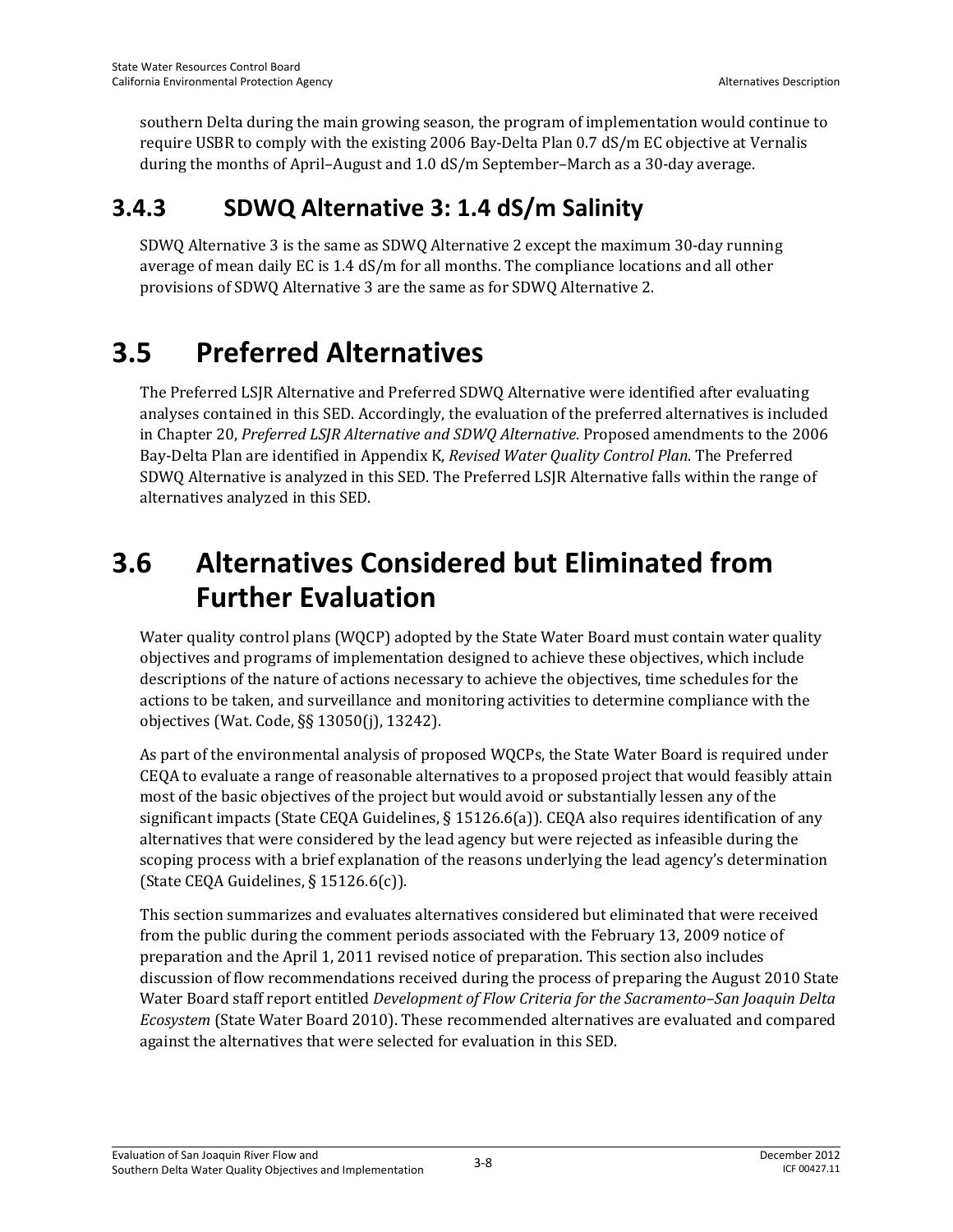## **3.6.1 LSJR Flow Objectives and Program of Implementation**

As part of developing the LSJR flow objectives and program of implementation alternatives described in Section 3.3, *Lower San Joaquin River (LSJR) Alternatives*, above, public comments were considered regarding environmental condition metrics, lifecycle modeling, flow schedule-based approaches, and water right-specific elements. Following is a description of the flow recommendations submitted by commenters and a discussion of how they were considered in the development of the LSJR alternatives.

## **Environmental Condition Metrics**

Commenters suggested the State Water Board consider using environmental condition metrics for evaluating the success of the narrative flow objective rather than salmon population metrics. In particular, the following goals could be established and adjusted on an annual basis in the adaptive management framework: increased spring outmigration flows, increased fall attraction flows, adequate temperatures along the mainstem and the tributaries, and sufficient flow to mobilize fine sediment.

The program of implementation includes a draft San Joaquin River Monitoring and Evaluation Program (SJRMEP), which would inform real-time adaptive management and long-term management of flows on the SJR for the protection of fish and wildlife beneficial uses. This program would evaluate the effect of flow conditions at various times of year, including spring (February– June) and fall (October) on the abundance, spatial extent, diversity, and productivity of native SJR watershed fish populations. The SJRMEP would be integrated and coordinated with existing monitoring and special studies programs on the SJR, including monitoring and special studies being conducted pursuant to federal BO requirements and as part of the FERC licensing proceedings for the Merced and Tuolumne Rivers. It is anticipated that environmental condition metrics will be considered during the development of monitoring or special studies programs.

## **Lifecycle Modeling**

Commenters suggested the program of implementation for the revised Bay-Delta Plan include specific life cycle modeling language and a science plan to support lifecycle models.

In 2011, the Delta Science Program's Independent Workshop Panel reviewed existing lifecycle models for salmonids in the Sacramento–San Joaquin Delta (Delta Science Program 2011). The Independent Workshop Panel evaluated several approaches to lifecycle modeling, including mechanistic, statistical, and dynamic programming models. The report indicated that existing lifecycle models would need further development before they could be used to analyze the effects of water operations and NMFS-prescribed RPA actions on salmonids at various life stages and at the population level. The program of implementation for the revised Bay-Delta Plan has the flexibility to allow the development of lifecycle models. In addition, the alternatives and the adaptive management element of the program of implementation allow for the development of additional science that can be utilized by lifecycle models in the future. For instance, additional science regarding abundance, spatial extent or distribution, genetic and life history diversity, migratory pathways, and productivity could be incorporated into improved lifecycle models.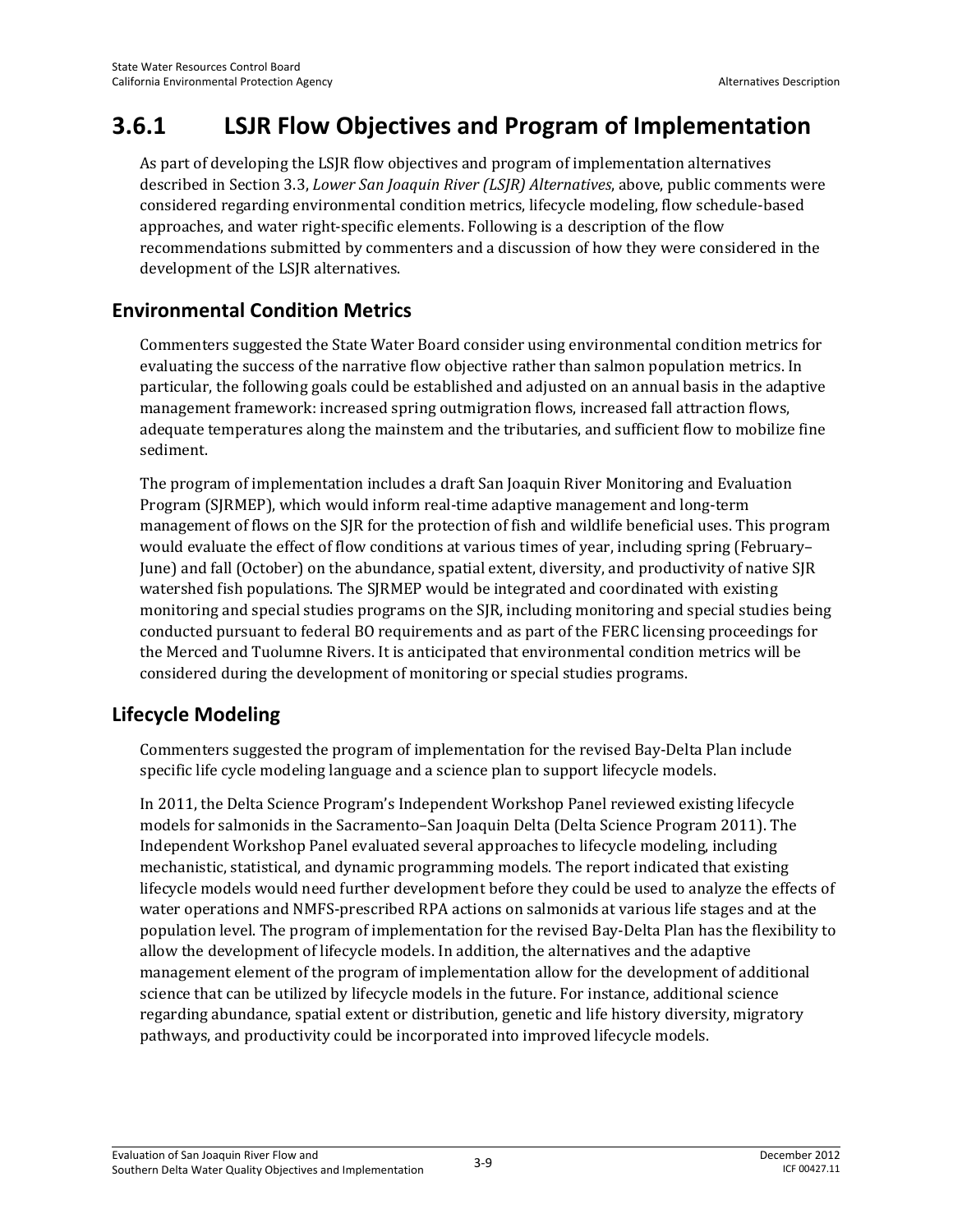## **Flow Schedule-Based Programs of Implementation**

Several commenters suggested the State Water Board consider implementation programs consisting of flow schedule-based alternatives containing fixed monthly flow objectives.

As detailed in Appendix C, *Technical Report on the Scientific Basis Alternative for San Joaquin River Flow and Southern Delta Salinity Objectives*, retaining the spatial and temporal attributes of the natural flow regime is important in protecting a wide variety of ecosystem processes. The historical practice of developing fixed monthly flow objectives to be met from limited sources has been shown to be less than optimal in protecting fish and wildlife beneficial uses in the SJR Basin. Accordingly, to preserve the attributes of the flow regime to which native SJR Basin fish and wildlife have adapted and that are believed to be generally protective of the current beneficial uses, the flow requirements in the program of implementation are expressed as a percentage of unimpaired flow (e.g.,  $40$ ) percent of unimpaired flow). However, if specific information indicates that more fixed flows would be more protective of fish and wildlife, the adaptive management provisions of LSJR Alternatives 2, 3, and 4 could allow for such an approach to be implemented, provided that the total quantity of flow is less than or equal to that of the LSJR alternatives. To assess whether this would be possible for the specific flow recommendation that the State Water Board received, an analysis was conducted to compare the flow exceedance curves for LSJR Alternatives 2, 3, and 4 with the different recommended flow schedules. If flow exceedance curves for the recommended flows are less than or equal to the flow exceedance curves for the alternatives, and if it is determined that the recommended flow schedule is more protective than the percent of unimpaired flow pursuant to the alternatives, then adequate water would generally be available to meet the recommended flows. Accordingly, such recommendations are effectively covered by the alternatives analyzed in this SED.

## **Contra Costa County Department of Conservation and Development**

The Contra Costa County Department of Conservation and Development (CCCDCD) submitted scoping comments on the *Southern Delta Agriculture and San Joaquin River Flows Revised Notice of Preparation* (CCCDCD 2011). The CCCDCD scoping comments included recommendations on setting quantitative LSJR flow objectives that would have percentages of unimpaired flow that vary by month yet ensure additional reduced-flow impacts are not created outside of the February–June period. Presented in Table 3-1 are the flow schedule-based recommendations submitted by CCCDCD.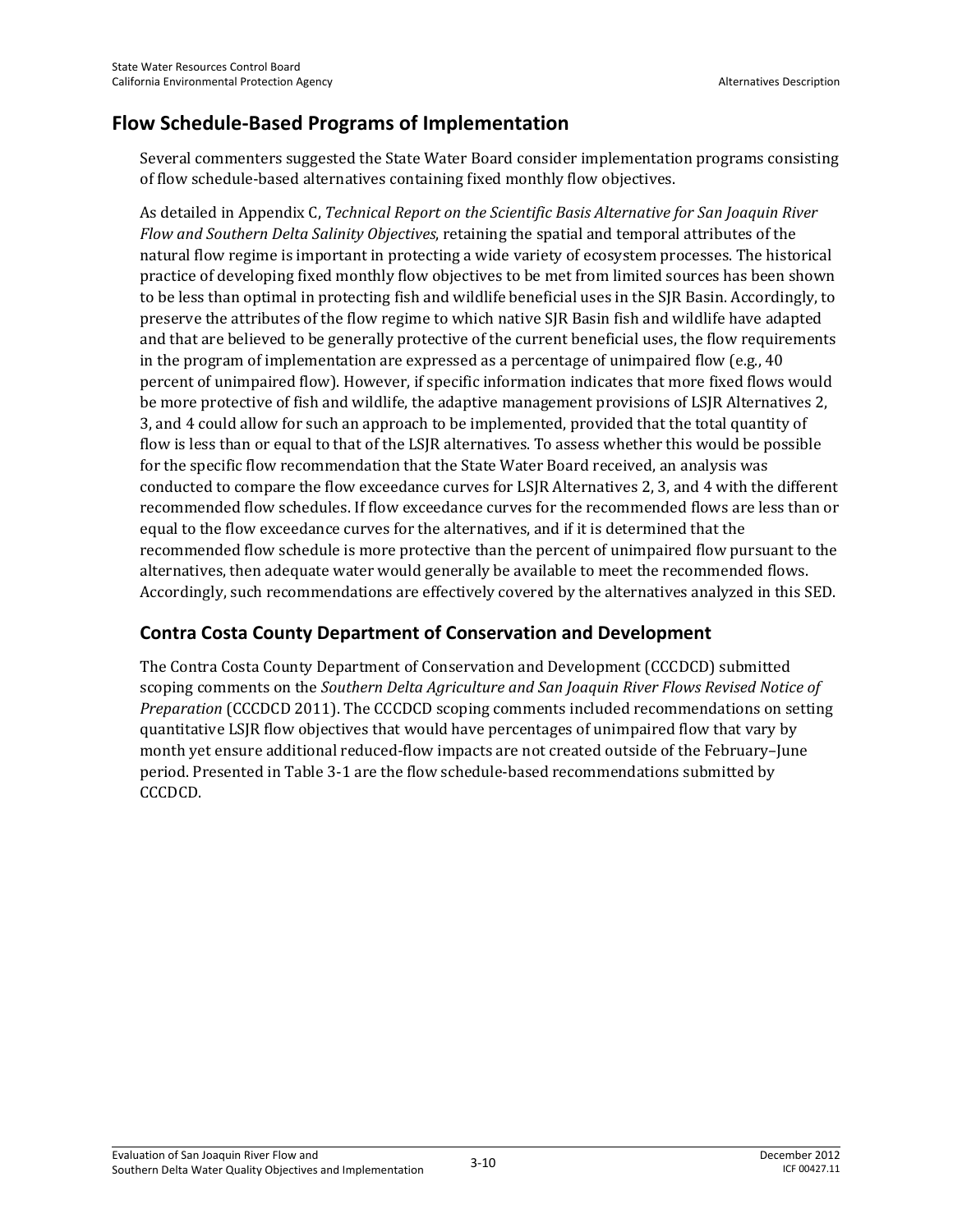|                | Minimum Monthly Average Flow as a Percentage of Monthly Unimpaired Flow |                                                                             |                                                                    |                                                               |                                                               |  |  |  |  |
|----------------|-------------------------------------------------------------------------|-----------------------------------------------------------------------------|--------------------------------------------------------------------|---------------------------------------------------------------|---------------------------------------------------------------|--|--|--|--|
| Month          | Vernalis                                                                | <b>Stanislaus</b><br>River<br>upstream of<br>the confluence<br>with the SJR | Tuolumne<br>River upstream<br>of the<br>confluence<br>with the SJR | Merced River<br>upstream of the<br>confluence with<br>the SJR | Upper SJR<br>upstream of the<br>confluence with<br>the Merced |  |  |  |  |
| $\text{Ian}^1$ | 20%                                                                     | 20% with an                                                                 | 20% with an                                                        | 20% with an                                                   | 20% with an                                                   |  |  |  |  |
|                |                                                                         | upper cap <sup>2</sup>                                                      | upper cap                                                          | upper cap                                                     | upper cap                                                     |  |  |  |  |
| Feb            | 50%                                                                     | 30%                                                                         | 30%                                                                | 30%                                                           | 30%                                                           |  |  |  |  |
| Mar            | 50%                                                                     | 30%                                                                         | <b>30%</b>                                                         | 30%                                                           | <b>30%</b>                                                    |  |  |  |  |
| Apr            | 40%                                                                     | 20%                                                                         | <b>20%</b>                                                         | <b>20%</b>                                                    | <b>20%</b>                                                    |  |  |  |  |
| May            | 30%                                                                     | 20%                                                                         | 20%                                                                | 20%                                                           | 20%                                                           |  |  |  |  |
| Jun            | 30%                                                                     | 20%                                                                         | <b>20%</b>                                                         | 20%                                                           | <b>20%</b>                                                    |  |  |  |  |
| $ ul-Dec1$     | 20%                                                                     | 20% with an<br>upper cap                                                    | 20% with an<br>upper cap                                           | 20% with an<br>upper cap                                      | 20% with an<br>upper cap                                      |  |  |  |  |

#### **Table 3-1. Contra Costa County Department of Conservation and Development Flow Schedule-Based Recommendations**

1 Minimum flows are also needed outside the February–June period of greatest concern for fish and wildlife to ensure flow impacts are not redirected to the July–January period.

<sup>2</sup> The upper cap should be based on the 70th percentile of the unimpaired flows for each tributary and month. In other words, the minimum flow requirement of 20% of unimpaired flow would generally apply in critical, dry, and normal years but would be capped at 20% of the 70th-percentile unimpaired flow in wet years. This cap would only apply from July– January (i.e., outside of the period of greatest concern for fish).

Comparison of the exceedance plots for flow at Vernalis in Figure 3-1 indicates that LSJR Alternatives 2, 3 and 4 encompass the CCCDCD flow recommendations for all water year types. The CCCDCD flow recommendations are less than LSJR Alternative 4 in all years. The CCCDCD flow recommendations are generally greater than LSJR Alternative 2 in all years.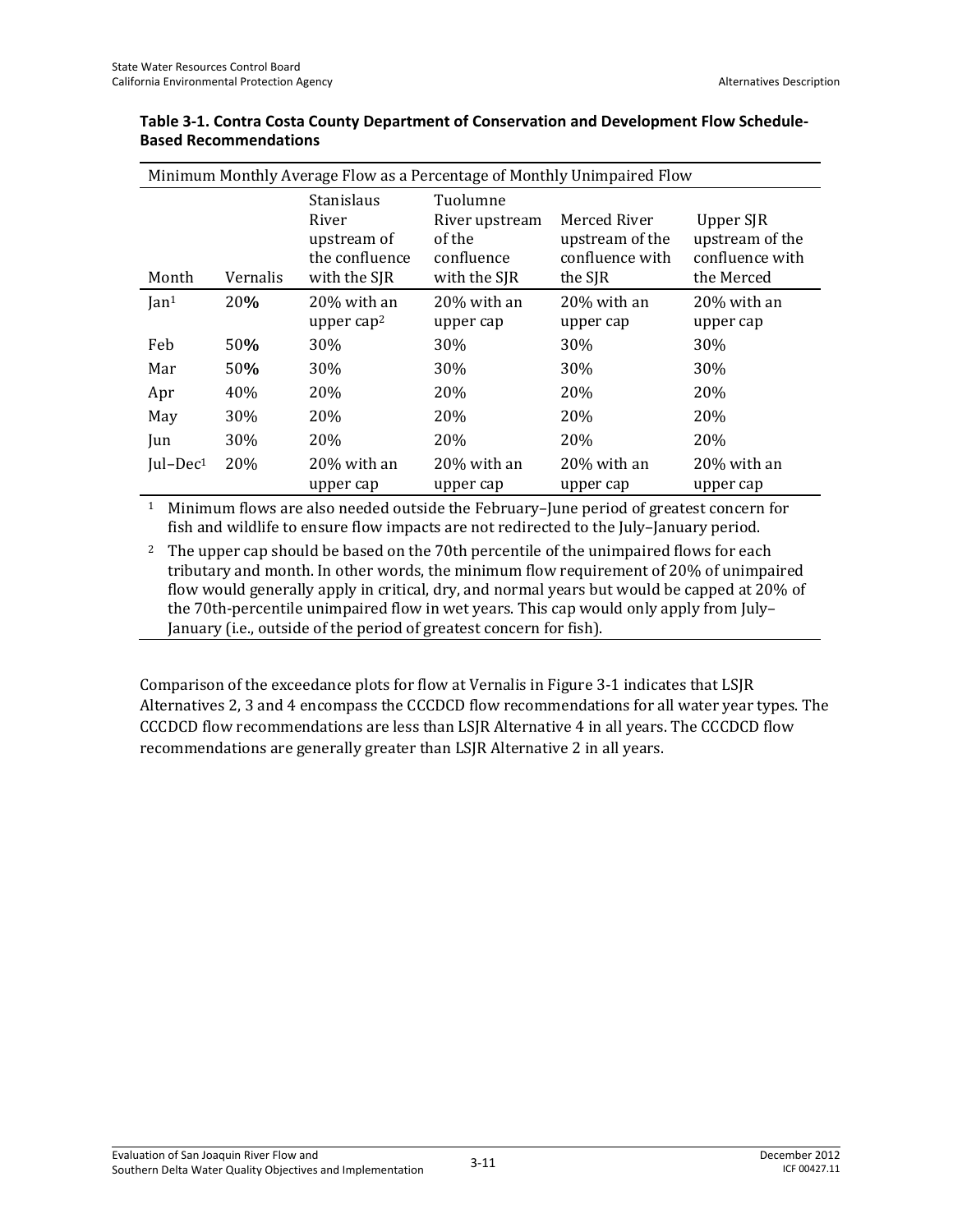

**Figure 3-1. Flow Exceedance Plot of Contra Costa County Department of Conservation and Development's (CCCDCD's) Flow Recommendations and State Water Board's LSJR Alternatives (thousand acre-feet [TAF]) (UF = unimpaired flow)** 

## **California Department of Fish and Game**

DFG provided written testimony and closing comments as part of the State Water Board Proceeding to Develop Flow Criteria for the Delta (DFG 2010a, 2010b). DFG testimony and comments included flow recommendations for the SJR at Vernalis that would double Chipps Island SJR fall-run Chinook salmon smolt production from 78,210 to more than 156,420 (derived from SJR Salmon Model V.1.6 output). Table 3-2 presents the flow schedule-based recommendations from DFG.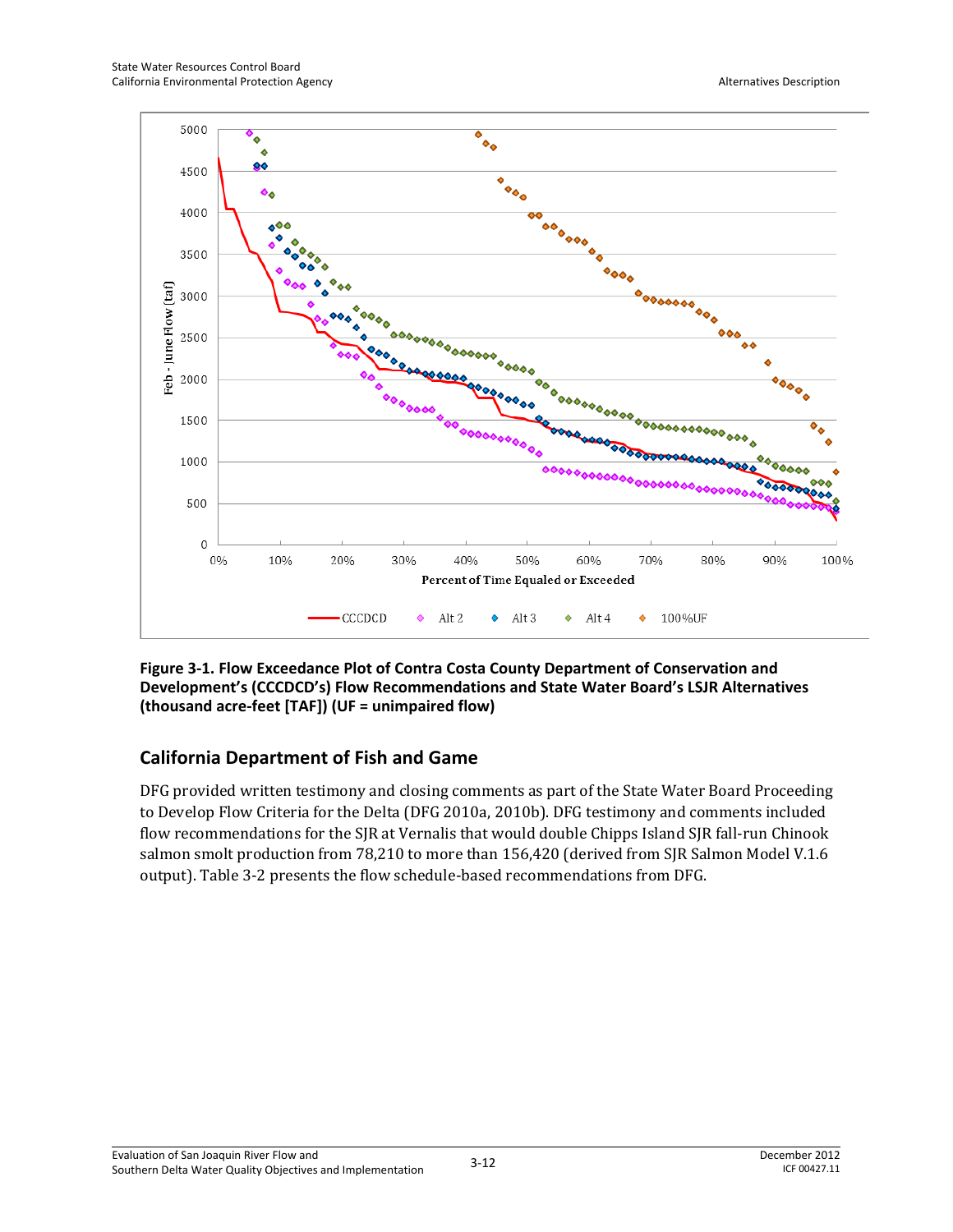$W = wet$ 





Comparison of the exceedance plots for flow at Vernalis in Figure 3-2 indicates that LSJR Alternatives 2, 3 and 4 generally encompass the DFG flow recommendations. The DFG flow recommendations are generally greater than LSJR Alternative 2 in all years.



**Figure 3-2. Flow Exceedance Plot of California Department of Fish and Game's (DFG's) Flow Recommendations and State Water Board's LSJR Alternatives (thousand acre-feet [TAF]) (UF = unimpaired flow)**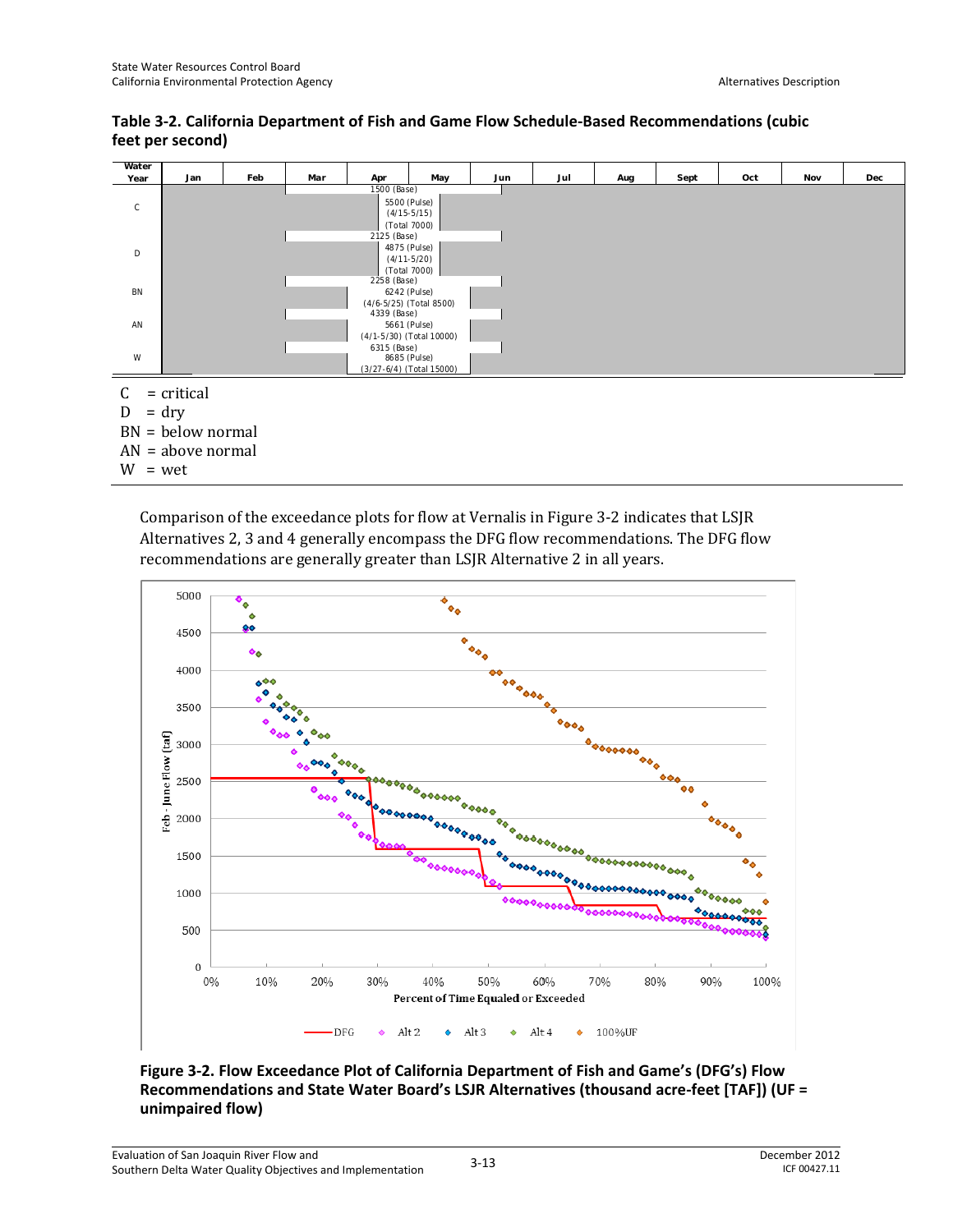### **California Water Impact Network and California Sportfishing Protection Alliance**

California Water Impact Network and California Sportfishing Protection Alliance (C-WIN/CSPA) provided closing comments as part of the State Water Board Proceeding to Develop Flow Criteria for the Delta (C-WIN 2010; CSPA 2010). The C-WIN/CSPA comments included flow recommendations based on pulse flows considered to match and facilitate the early life stages of salmonid larvae, juvenile rearing, and smoltification. Table 3-3 presents the flow schedule-based recommendations by C-WIN/CSPA.

#### **Table 3-3. California Water Impact Network and California Sportfishing Protection Alliance Flow Schedule-Based Recommendations (cubic feet per second)**

| Water        |     |     |                       |     |      |      |       |            |      |       |     |     |      |      |     |     |
|--------------|-----|-----|-----------------------|-----|------|------|-------|------------|------|-------|-----|-----|------|------|-----|-----|
| Year         | Jan | Feb |                       | Mar |      |      | Apr   | May        |      | Jun   | Jul | Aug | Sept | Oct  | Nov | Dec |
| $\mathsf{C}$ |     |     | 13400                 |     | 4500 | 6700 | 8900  |            | 1200 |       |     |     |      | 5400 |     |     |
|              |     |     | 13400                 |     |      |      |       |            |      |       |     |     |      |      |     |     |
| D            |     |     | (2 days)<br>13400 (16 |     | 4500 | 6700 | 8900  |            | 1200 |       |     |     |      | 5400 |     |     |
|              |     |     |                       |     |      |      |       |            |      |       |     |     |      |      |     |     |
|              |     |     | days), 26800          |     |      |      |       |            |      |       |     |     |      |      |     |     |
| BN           |     |     | $(2 \text{ days})$    |     | 4500 | 6700 | 8900  | 11200      |      | 1200  |     |     |      | 5400 |     |     |
|              |     |     | 13400 (13             |     |      |      |       |            |      |       |     |     |      |      |     |     |
|              |     |     | days), 26800          |     |      |      |       |            |      |       |     |     |      |      |     |     |
| AN           |     |     | $(5 \text{ days})$    |     | 4500 | 6700 |       | 8900 11200 |      | 1200  |     |     |      | 5400 |     |     |
|              |     |     | 13400 (17             |     |      |      |       |            |      |       |     |     |      |      |     |     |
|              |     |     | days), 26800          |     |      |      |       |            |      |       |     |     |      |      |     |     |
| W            |     |     | (5 days)              |     |      |      | 13400 |            |      | 14900 |     |     |      | 5400 |     |     |

Note: Critically dry is 13,400 for 2 days

 $C = critical$ 

- $D = dry$
- BN = below normal
- AN = above normal

 $W = wet$ 

Comparison of the exceedance plots for flow at Vernalis in Figure 3-3 indicates that LSJR Alternatives 2, 3 and 4 largely encompass the C-WIN/CSPA flow recommendations and entirely encompasses them for above-normal and dry water year types. The C-WIN/CSPA flow recommendations are generally greater than LSJR Alternative 2 in all years.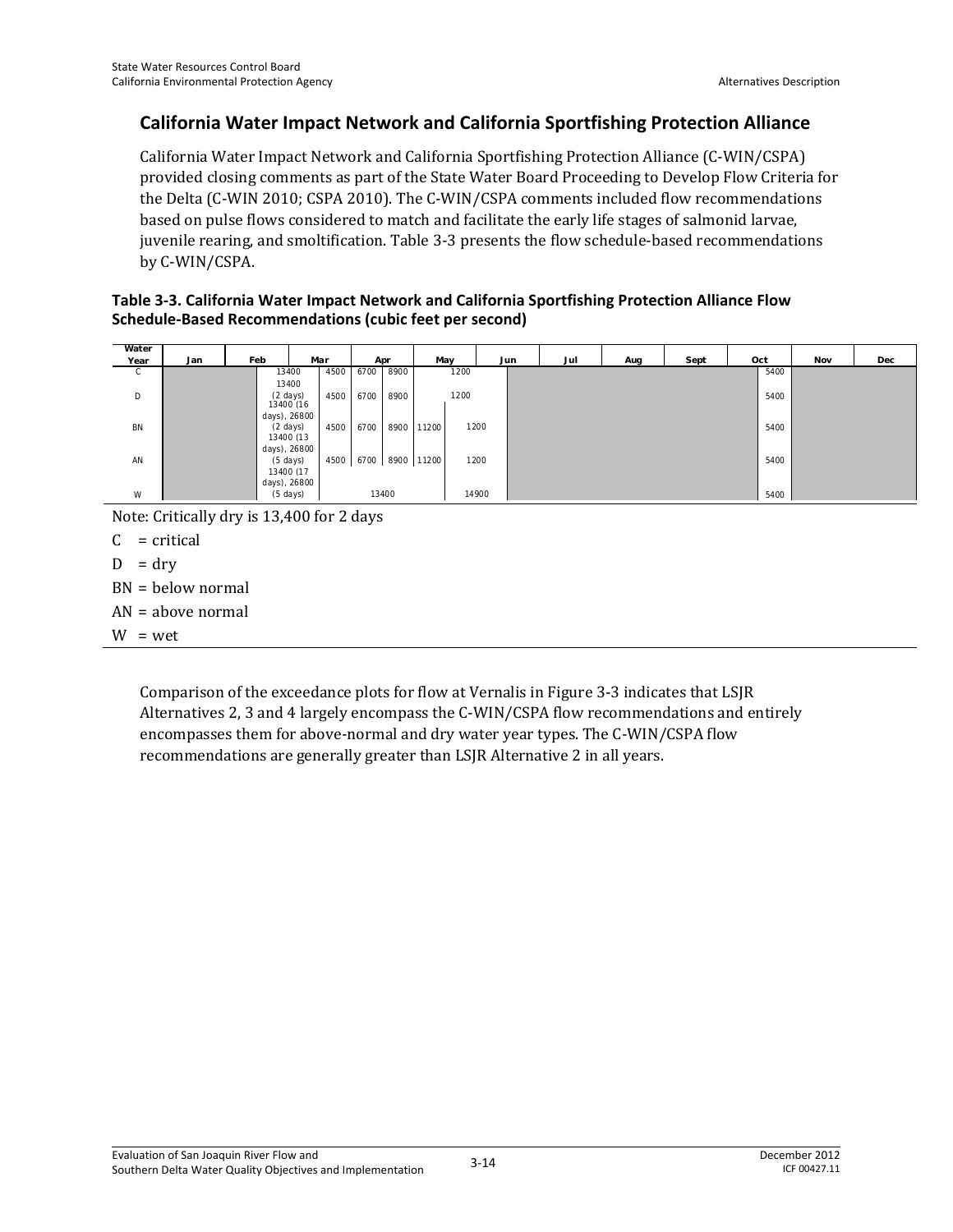

**Figure 3-3. Flow Exceedance Plot of California Water Impact Network and California Sportfishing Protection Alliance's (C-WIN/CSPA) Flow Recommendations and State Water Board's LSJR Alternatives (thousand acre-feet [TAF]) (UF = unimpaired flow)** 

## **The Bay Institute and Natural Resources Defense Council**

The Bay Institute and Natural Resources Defense Council (TBI/NRDC) provided testimony and closing comments as part of the State Water Board Proceeding to Develop Flow Criteria for the Delta (TBI/NRDC 2010a, 2010b, 2010c). The TBI/NRDC testimony and comments included flow recommendations developed by analyzing the relationship between LSJR flows with abundance, productivity, and life history diversity of SJR fall-run Chinook salmon. Table 3-4 presents the TBI/NRDC flow schedule-based recommendations.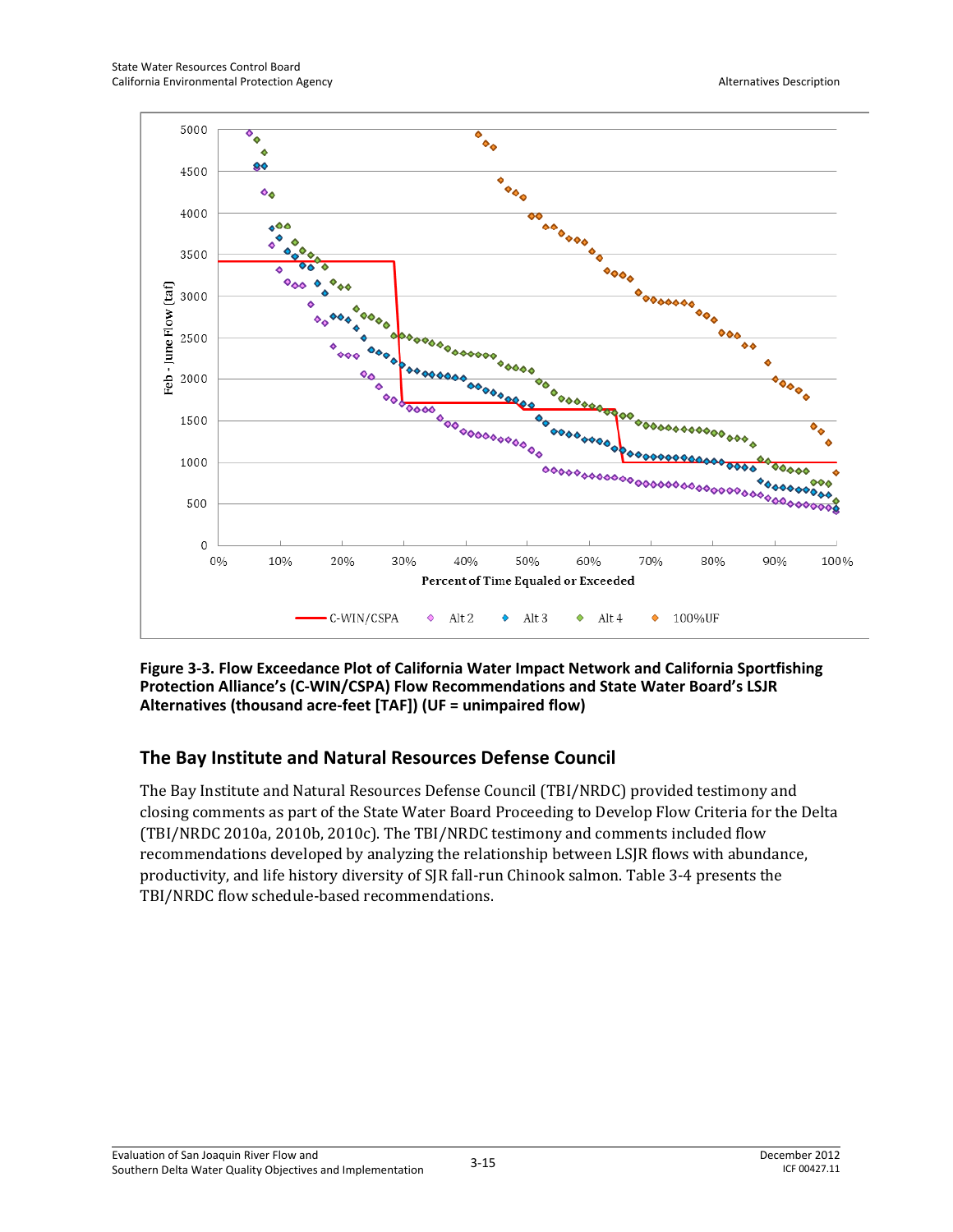**Table 3-4. The Bay Institute and Natural Defense Council Flow Schedule-Based Recommendations (cubic feet per second)** 

| Water                       |                     |      |      |               |              |      |      |      |      |     |     |     |  |
|-----------------------------|---------------------|------|------|---------------|--------------|------|------|------|------|-----|-----|-----|--|
| Year                        | Jan                 | Feb  | Mar  | Apr           | May          | Jun  | Jul  | Aug  | Sept | Oct | Nov | Dec |  |
| 100% of<br>years            |                     | 2000 |      |               | 5000         |      | 2000 |      |      |     |     |     |  |
| (all yrs)<br>80%<br>(D yrs) |                     | 2000 |      | 5000<br>10000 | 7000<br>5000 |      | 2000 |      |      |     |     |     |  |
| 60%<br>(BN yrs)             |                     | 2000 |      | 20000 10000   | 7000<br>5000 |      | 2000 |      |      |     |     |     |  |
| 40%<br>(AN yrs)             |                     | 2000 | 5000 | 20000         | 7000         |      | 2000 |      |      |     |     |     |  |
| 20%<br>(W yrs)              |                     | 2000 | 5000 | 20000         |              | 7000 |      | 2000 |      |     |     |     |  |
| D                           | $=$ dry             |      |      |               |              |      |      |      |      |     |     |     |  |
|                             | $BN = below normal$ |      |      |               |              |      |      |      |      |     |     |     |  |
|                             | $AN = above normal$ |      |      |               |              |      |      |      |      |     |     |     |  |
| $\mathbf{v}$                |                     |      |      |               |              |      |      |      |      |     |     |     |  |

 $W = wet$ 

Comparison of the exceedance curves shown in Figure 3-4 indicates that the State Water Board's flow resulting at Vernalis from the range of LSJR alternatives generally encompasses the TBI/NRDC flow recommendations and entirely encompasses them for above-normal and dry water year types. The TBI/NRDC flow recommendations are generally greater than LSJR Alternative 2 in all years.



#### **Figure 3-4. Flow Exceedance Plot of The Bay Institute and Natural Defense Council's (TBI/NRDC) Flow Recommendations and State Water Board's LSJR Alternatives (thousand acre-feet [TAF]) (UF = unimpaired flow)**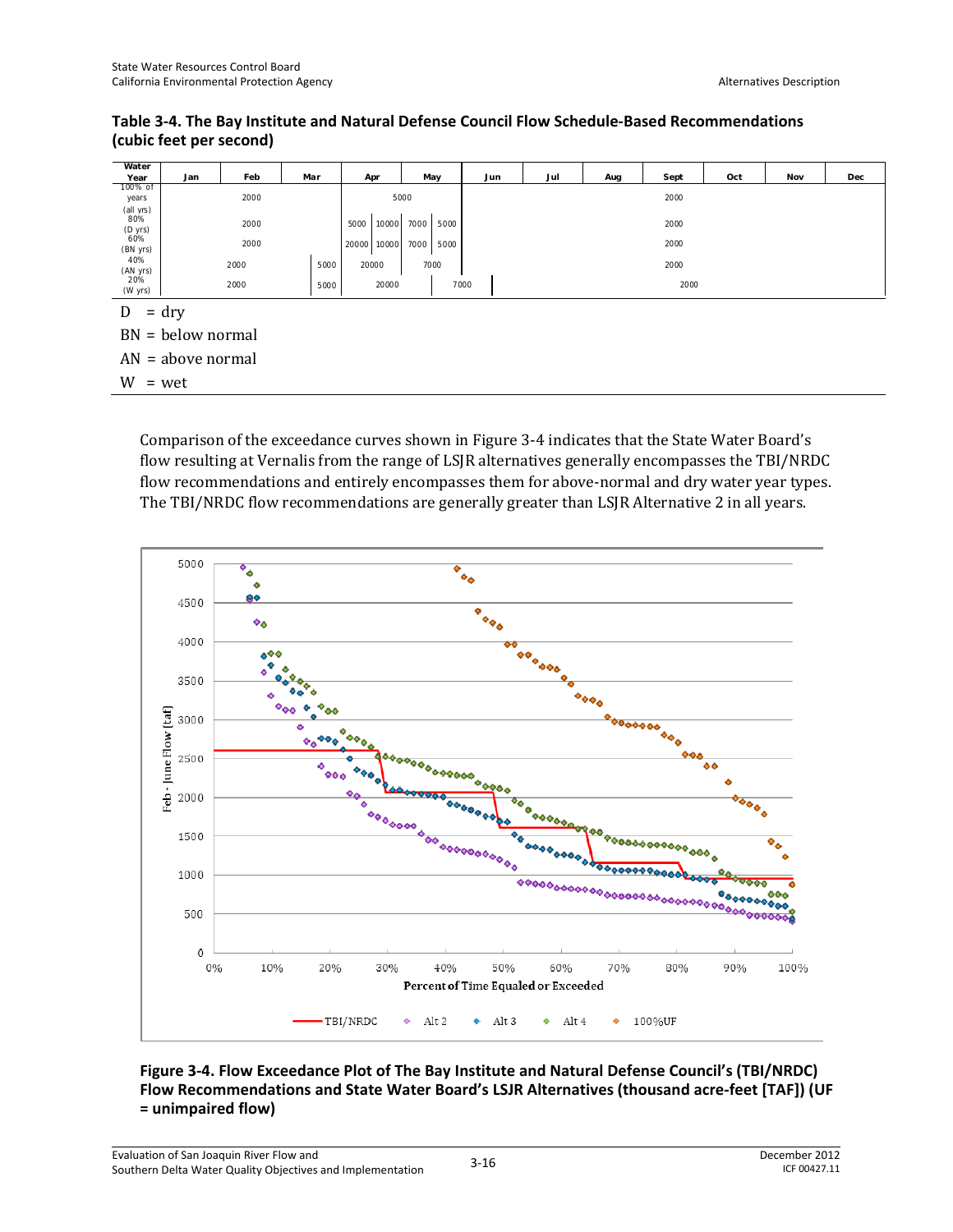### **American Rivers and Natural Heritage Institute**

The American Rivers and Natural Heritage Institute (AR/NHI) provided testimony and closing comments as part of the State Water Board Proceeding to Develop Flow Criteria for the Delta (AR/NHI 2010a, 2010b). Included in the testimony and closing comments were recommendations for LSJR flows that would benefit salmon rearing habitat and smolt outmigration (i.e., increased flow velocities and turbidity), with focus on temperature (i.e., maintaining temperature at or below 65°F). These flow recommendations are to be in addition to those stipulated in D-1641. Table 3-5 presents the flow schedule-based recommendations provided in the AR/NHI testimony and closing comments.

| Water<br>Year                                                                                           | Jan                 | Feb                                                                                                                                                      | Mar                                  |                                      | Apr                 |                                 |              | May                                                          |  | Jun  | Jul | Aug | Sept | Oct | <b>Nov</b> | Dec |
|---------------------------------------------------------------------------------------------------------|---------------------|----------------------------------------------------------------------------------------------------------------------------------------------------------|--------------------------------------|--------------------------------------|---------------------|---------------------------------|--------------|--------------------------------------------------------------|--|------|-----|-----|------|-----|------------|-----|
| 100% of<br>years<br>(all yrs)<br>80%<br>(D yrs)<br>60%<br>(BN yrs)<br>40%<br>(AN yrs)<br>20%<br>(W yrs) |                     |                                                                                                                                                          | 3000<br>3000<br>3000<br>3000<br>3000 | 4000<br>4000<br>5000<br>5000<br>5000 | 5000<br>20000 10000 | 5000<br>10000<br>20000<br>20000 | 7000<br>7000 | 2000<br>5000<br>2000<br>2000<br>5000<br>7000<br>2000<br>7000 |  | 2000 |     |     |      |     |            |     |
| All                                                                                                     |                     | Flows of approx. 10000 cfs should occur at<br>Vernalis for >5 days. There should be at least<br>2 such events in dry years, and more in wetter<br>years. |                                      |                                      |                     |                                 |              |                                                              |  |      |     |     |      |     |            |     |
|                                                                                                         | $=$ dry             |                                                                                                                                                          |                                      |                                      |                     |                                 |              |                                                              |  |      |     |     |      |     |            |     |
|                                                                                                         | $BN = below normal$ |                                                                                                                                                          |                                      |                                      |                     |                                 |              |                                                              |  |      |     |     |      |     |            |     |

| Table 3-5. American Rivers and Natural Heritage Institute Flow Schedule-Based Recommendations |  |
|-----------------------------------------------------------------------------------------------|--|
|-----------------------------------------------------------------------------------------------|--|

BN = below normal

AN = above normal

 $W = wet$ 

Comparison of the exceedance plots for flow at Vernalis in Figure 3-5 indicates that LSJR Alternatives 2, 3 and 4 generally encompass the AR/NHI flow recommendations and entirely encompass them for above-normal and dry water year types. The AR/NHI flow recommendations are generally greater than LSJR Alternative 2 in all years.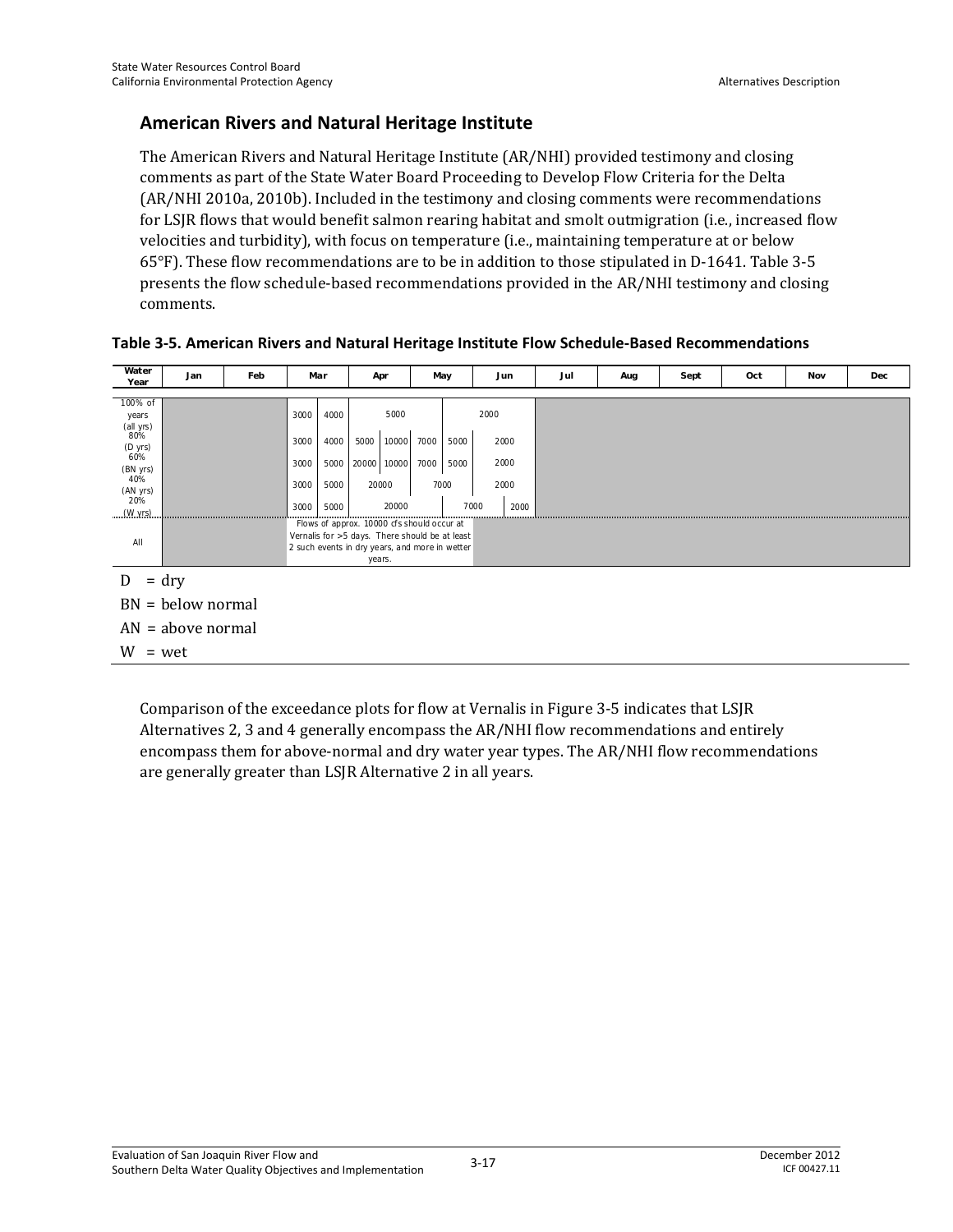

**Figure 3-5. Flow Exceedance Plot of American Rivers and Natural Heritage Institute's (AR/NHI) Flow Recommendations and State Water Board's LSJR Alternatives (Thousand acre-feet [TAF]) (UF = unimpaired flow)** 

## **U.S. Department of the Interior**

Pursuant to the Central Valley Project Improvement Act (CVPIA), the U.S. Department of the Interior (DOI) is required to develop and implement measures to at least double the natural production of anadromous fish in Central Valley streams; the program to achieve this is known as the Anadromous Fish Restoration Program (AFRP). DOI submitted a written summary and witness testimony on behalf of both USFWS and USBR as part of the State Water Board Proceeding to Develop Flow Criteria for the Delta (DOI 2010). Within DOI's written summary and witness testimony, the State Water Board is recommended to evaluate the flow recommendations contained within the CVPIA's 2005 AFRP Report (USFWS 2005) for salmon population doubling and increasing salmon population by 53 percent. Table 3-6 presents USFWS/USBR flow recommendations, as stated in the CVPIA's 2005 AFRP Report, for salmon population doubling and increasing salmon population by 53 percent.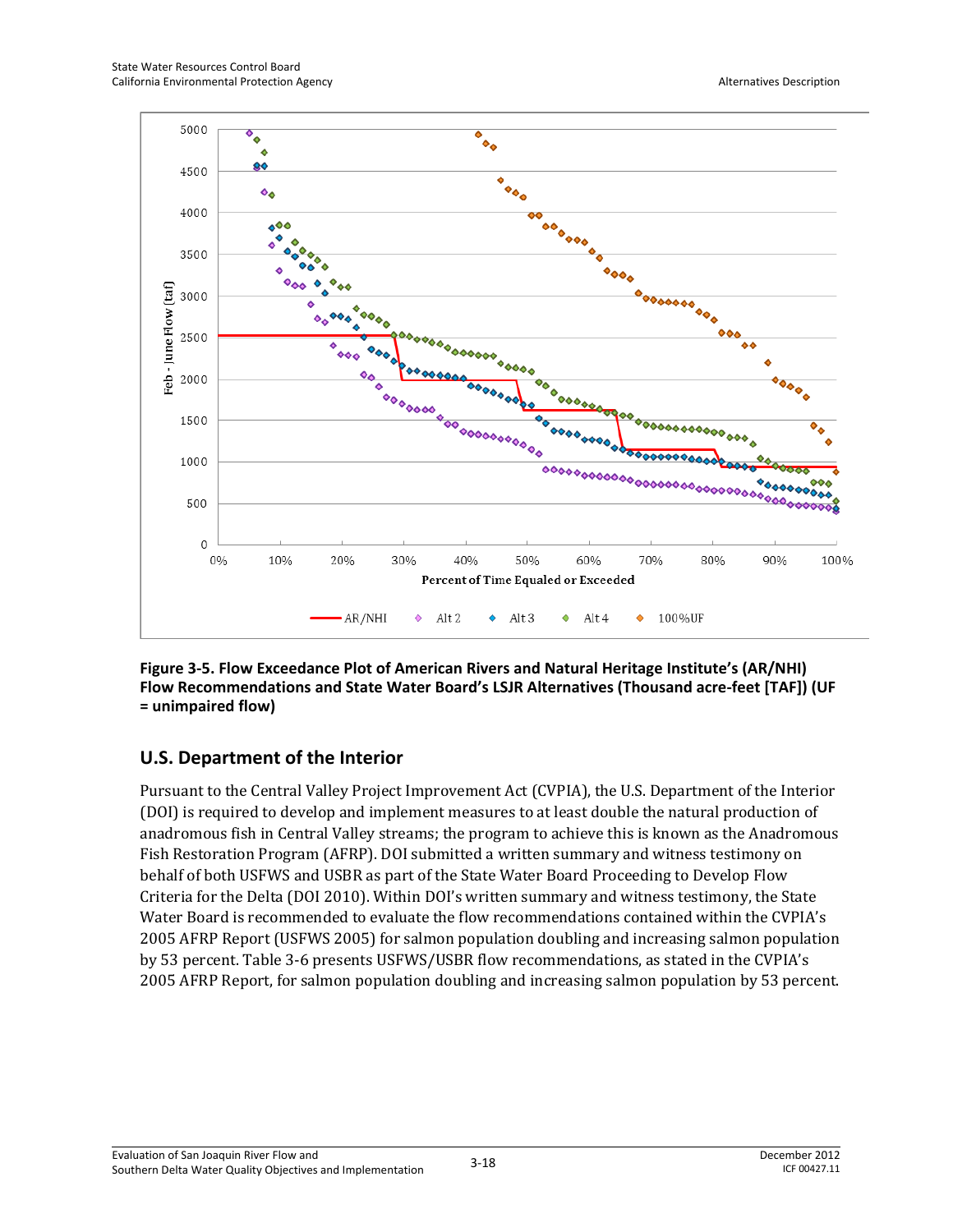|                     |                    |      | Flow |       |       |  |  |  |  |  |  |
|---------------------|--------------------|------|------|-------|-------|--|--|--|--|--|--|
|                     | Water<br>Year Type | Feb  | Mar  | Apr   | May   |  |  |  |  |  |  |
| Doubling Salmon     | $\mathsf C$        | 1744 | 2832 | 4912  | 5665  |  |  |  |  |  |  |
| Population          | D                  | 1784 | 3146 | 5883  | 7787  |  |  |  |  |  |  |
|                     | <b>BN</b>          | 1809 | 3481 | 6721  | 9912  |  |  |  |  |  |  |
|                     | AN                 | 2581 | 5162 | 8151  | 13732 |  |  |  |  |  |  |
|                     | W                  | 4433 | 8866 | 10487 | 17369 |  |  |  |  |  |  |
| 53% Increase in     | $\mathsf C$        | 1250 | 1665 | 2888  | 3331  |  |  |  |  |  |  |
| Salmon Population   | D                  | 1350 | 1850 | 3459  | 4579  |  |  |  |  |  |  |
|                     | BN                 | 1450 | 1933 | 3733  | 5505  |  |  |  |  |  |  |
|                     | AN                 | 1638 | 2703 | 4266  | 7194  |  |  |  |  |  |  |
|                     | W                  | 2333 | 4667 | 5520  | 9142  |  |  |  |  |  |  |
| C<br>$=$ critical   |                    |      |      |       |       |  |  |  |  |  |  |
| D<br>$=$ dry        |                    |      |      |       |       |  |  |  |  |  |  |
| $BN = below normal$ |                    |      |      |       |       |  |  |  |  |  |  |

| Table 3-6. Central Valley Project Improvement Act's 2005 Anadromous Fish Restoration Program |
|----------------------------------------------------------------------------------------------|
| Report Flow Schedule-Based Recommendations (cubic feet per second)                           |

AN = above normal

 $W = wet$ 

Comparison of the exceedance plots for flow at Vernalis in Figure 3-6 indicates that LSJR Alternatives 2, 3 and 4 encompass the USFWS/USBR salmon population doubling flow recommendations for above-normal, below-normal, and dry water year types. The USFWS/USBR salmon population doubling flow recommendations are generally greater than LSJR Alternative 2 in all years.

Comparison of the exceedance plots for flow at Vernalis in Figure 3-6 indicates that LSJR Alternatives 2, 3 and 4 generally encompass the USFWS/USBR flows. With the exception of critical years, the alternatives entirely encompass both sets of flows. The USFWS/USBR salmon population 53 percent increase flow recommendations are generally lower than LSJR Alternative 2 in most years.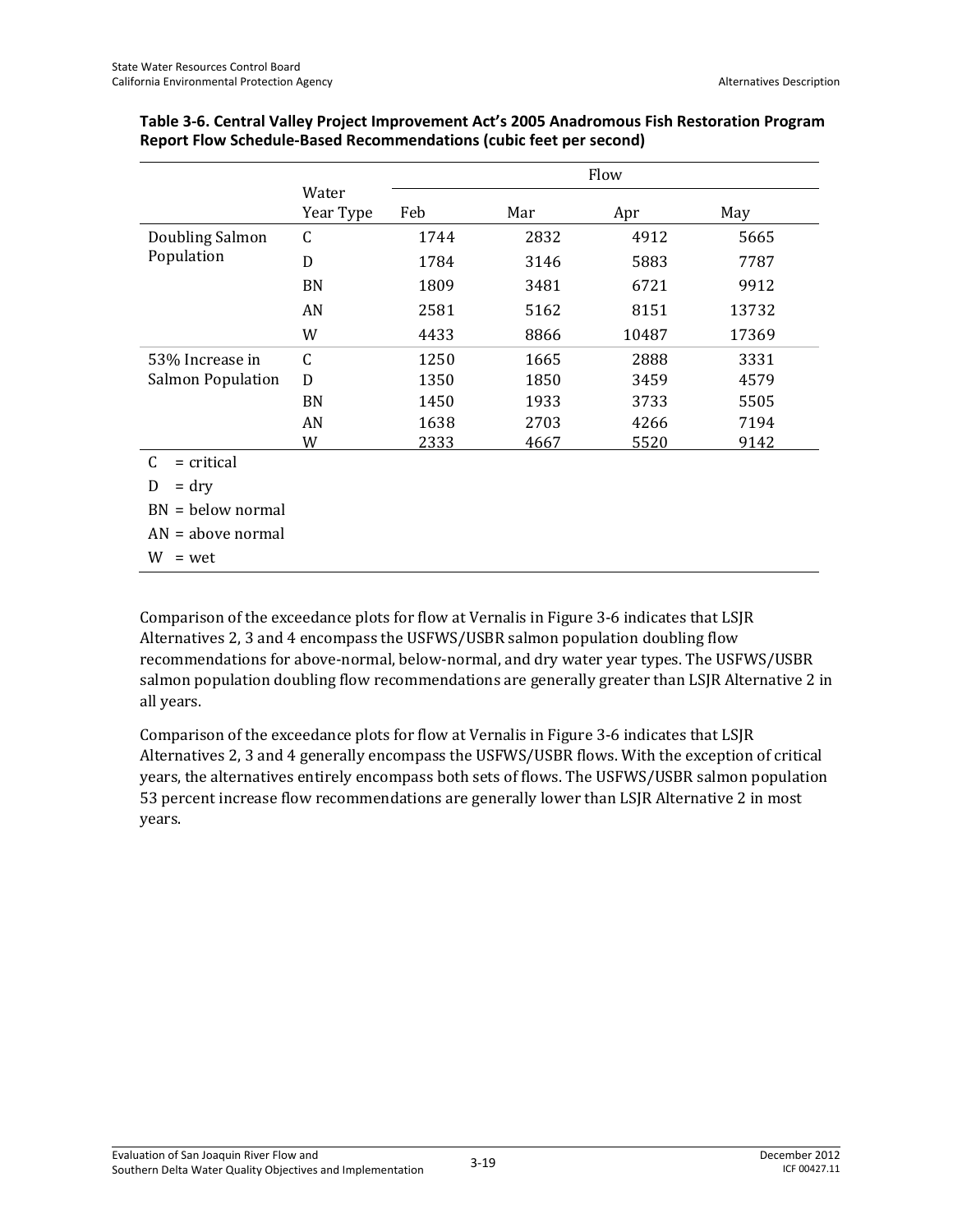

**Figure 3-6. Flow Exceedance Plot of Central Valley Project Improvement Act's 2005 Anadromous Fish Restoration Program's Flow Recommendations and State Water Board's LSJR Alternatives (UF = unimpaired flow)** 

## **Delta Solution Group**

During the development of flow criteria for the Sacramento–San Joaquin Delta, the State Water Board invited a group of experts to participate in and provide scientific information relevant to the Delta Flow Criteria Informational Proceeding. This led to the formation of the Delta Environmental Flows Group. A subset of this group was the U.C. Davis Delta Solutions Group (DSG), who prepared three papers to inform the Delta Flow Criteria Informational Proceeding. Of the three papers, Fleenor et al. (2010) explored several approaches for establishing freshwater flow prescriptions. Detailed in the Fleenor et al. (2010) paper are functional flow prescriptions to support and promote habitat conditions for desirable estuarine fishes. In Table 3-7 are the LSJR flow schedule-based recommendations presented in the Fleenor et al. (2010) paper by the DSG.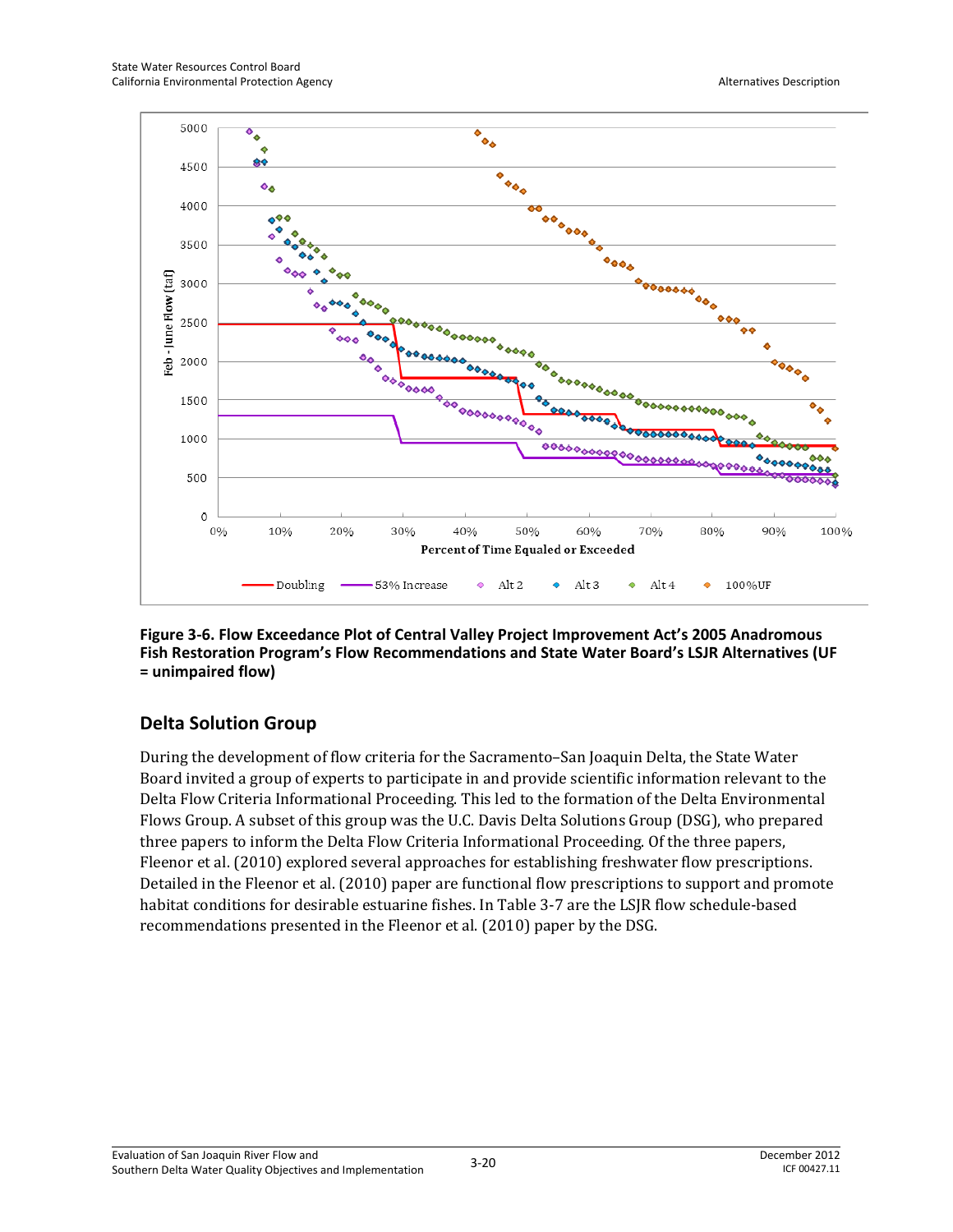| Water       |      |      |      |       |                   | Flow  |      |      |      |      |            |      |
|-------------|------|------|------|-------|-------------------|-------|------|------|------|------|------------|------|
| Year        |      |      |      |       |                   |       |      |      |      |      |            |      |
| <b>Type</b> | lan  | Feb  | Mar  | Apr   | May               | Jun   | Jul  | Aug  | Sept | Oct  | <b>Nov</b> | Dec  |
| C           | 2000 | 2000 | 2000 | 5000  | 2000              | 2000  | 2000 | 2000 | 2000 | 2000 | 2000       | 2000 |
| D           | 2000 | 2000 | 2000 | 70001 | 2000 <sup>2</sup> | 2000  | 2000 | 2000 | 2000 | 2000 | 2000       | 2000 |
| <b>BN</b>   | 2000 | 2000 | 2000 | 10000 | 2000              | 200   | 2000 | 2000 | 2000 | 2000 | 2000       | 2000 |
| AN          | 2000 | 2000 | 2000 | 15000 | 150003            | 20004 | 2000 | 2000 | 2000 | 2000 | 2000       | 2000 |
| W           | 2000 | 2000 | 2000 | 20000 | 20000             | 20000 | 2000 | 2000 | 2000 | 2000 | 2000       | 2000 |

#### **Table 3-7. Delta Solution Group LSJR Flow Schedule-Based Recommendations (cubic feet per second)**

 $C =$  critical

 $D = dry$ 

BN = below normal

AN = above normal

 $W = wet$ 

1 7000 cubic feet per second (cfs) from April 1st through May 15th. 2 2000 cfs from May 16th through December 31st.

3 15000 cfs from May 1st through June 15th.

4 2000 cfs from June 16th through December 31st.

Comparison of the exceedance plots for flow at Vernalis in Figure 3-7 indicates that LSJR Alternatives 2, 3 and 4 generally encompass the DSG flow recommendations with the exception of wetter years when flows are often uncontrolled and may incidentally meet the proposed levels. The DSG flow recommendations are generally greater than LSJR Alternative 2 in all years.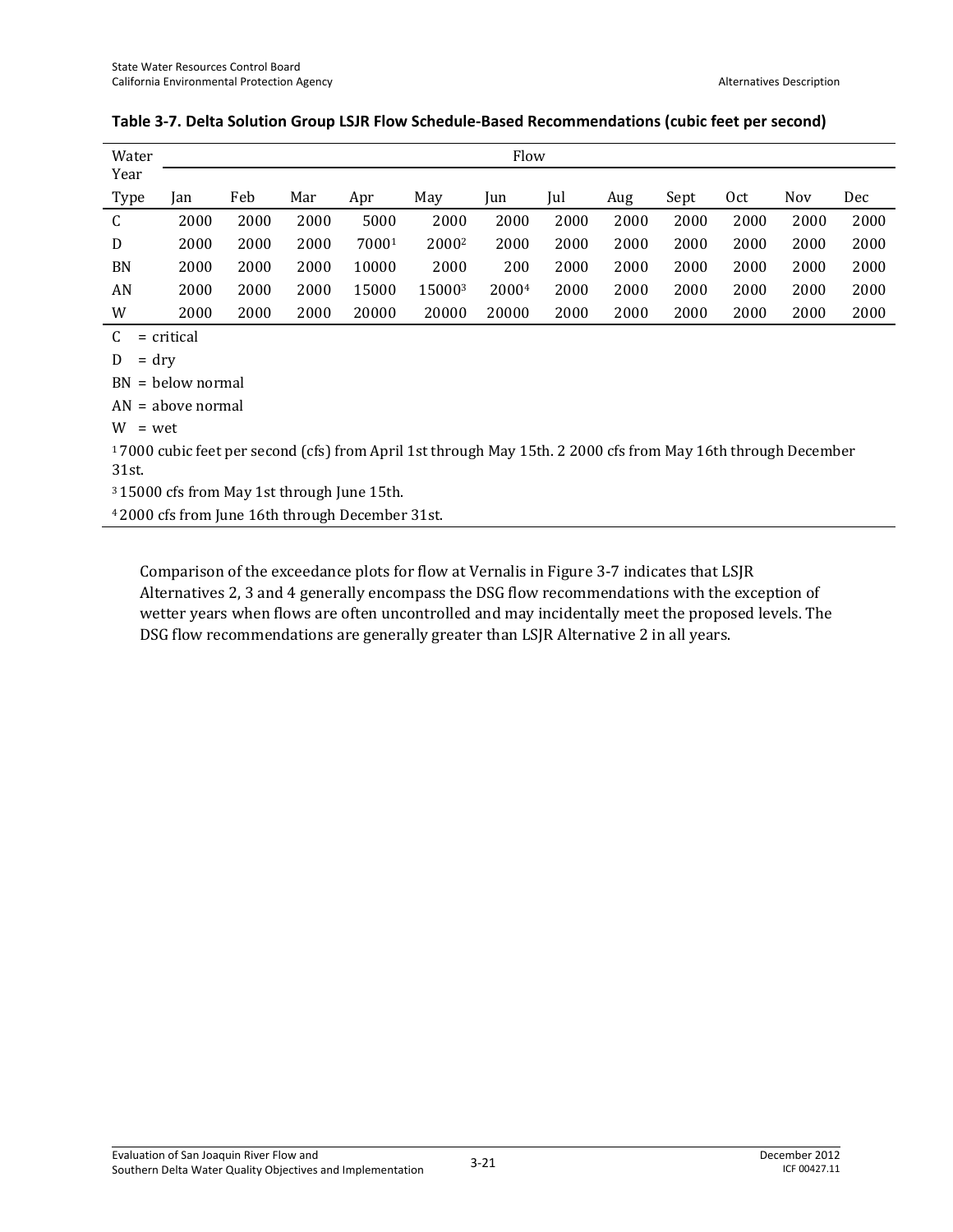

#### **Figure 3-7. Flow Exceedance Plot of Delta Solution Group's Flow Recommendations and State Water Board's LSJR Alternatives (UF = unimpaired flow)**

The LSJR alternatives considerably bracket the flow schedule-based recommendations submitted by commenters. There are, however, periods of time when the flow recommendations are outside of this bracket, and the alternatives provide more or less flow than the recommendations. Table 3-8 presents the number of years out of 82 that the February–June flow schedule-based recommendations exceed LSJR Alternative 4 flows.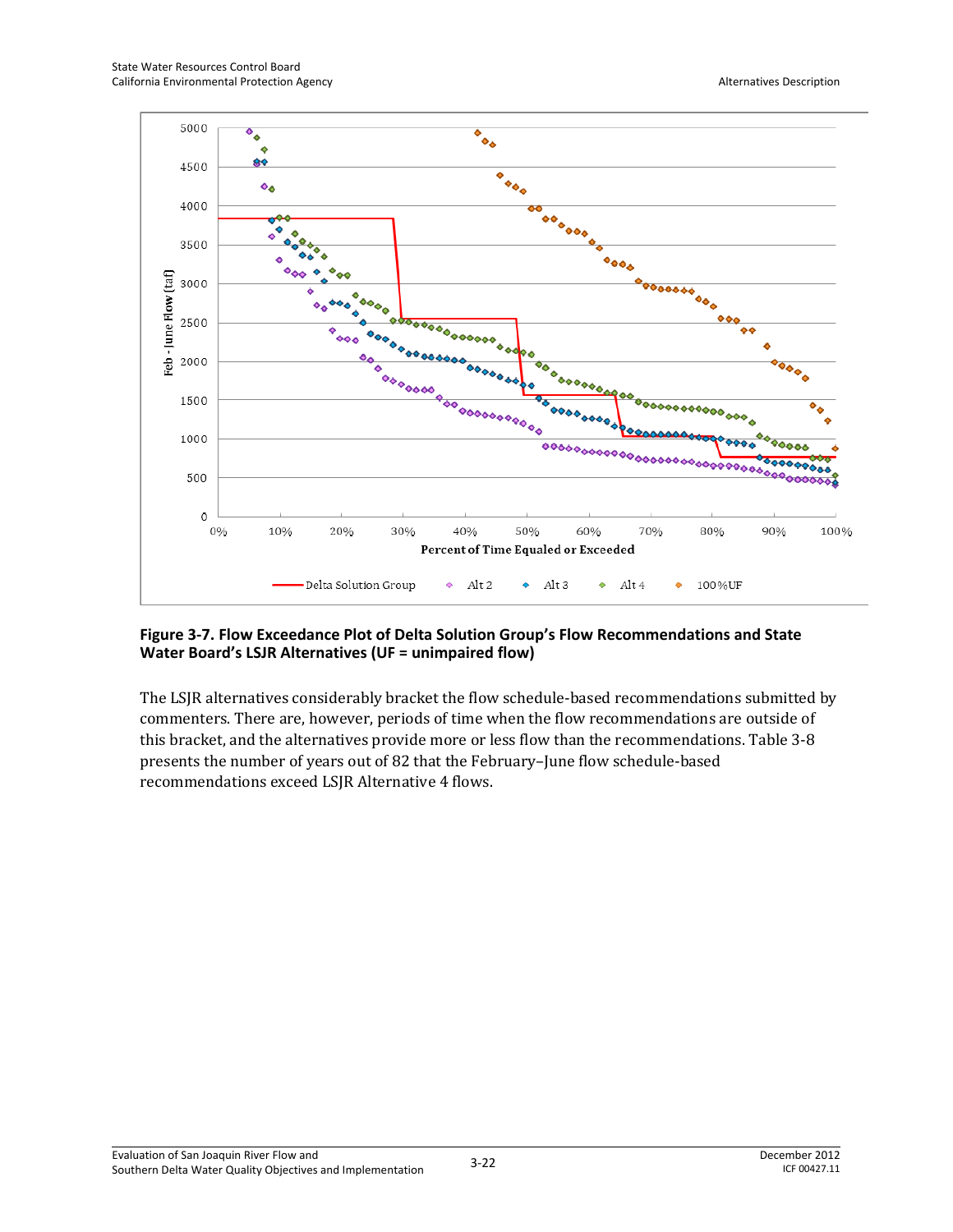|                | Total                                 |          |                                                                                 | Recommendation |                  |             |            |                  |              |              |  |  |
|----------------|---------------------------------------|----------|---------------------------------------------------------------------------------|----------------|------------------|-------------|------------|------------------|--------------|--------------|--|--|
|                | Number of                             |          | Years (1922-                                                                    |                |                  |             |            | USFWS/USBR       |              |              |  |  |
| Water<br>Year  | 2003) per                             |          | Water Year                                                                      |                | $C-WIN/$         | TBI/        | AR/        |                  | 53%          |              |  |  |
| Type           | Type                                  |          | <b>CCCDCD</b>                                                                   | <b>DFG</b>     | <b>CSPA</b>      | <b>NRDC</b> | <b>NHI</b> | Doubling         | Incr.        | <b>DSG</b>   |  |  |
| W              | 24                                    |          | $\theta$                                                                        | 4              | 10               | 4           | 4          | 4                | $\theta$     | 15           |  |  |
| AN             | 16                                    |          | $\theta$                                                                        | $\Omega$       | $\boldsymbol{0}$ | $\theta$    | $\bf{0}$   | $\boldsymbol{0}$ | $\theta$     | 13           |  |  |
| <b>BN</b>      | 13                                    |          | $\Omega$                                                                        | $\Omega$       | 2                | 2           | 2          | $\boldsymbol{0}$ | $\Omega$     | $\mathbf{1}$ |  |  |
| D              | 13                                    |          | $\theta$                                                                        | $\theta$       | $\theta$         | $\theta$    | $\theta$   | $\boldsymbol{0}$ | $\theta$     | $\theta$     |  |  |
| $\mathsf{C}$   | 16                                    |          | $\boldsymbol{0}$                                                                | $\mathbf{1}$   | 9                | 9           | 8          | 7                | $\mathbf{1}$ | 4            |  |  |
| Total          | 82                                    |          | $\mathbf{0}$                                                                    | 5              | 21               | 15          | 14         | 11               | 1            | 33           |  |  |
| <b>USFWS</b>   | U.S. Fish and Wildlife Service<br>$=$ |          |                                                                                 |                |                  |             |            |                  |              |              |  |  |
| <b>USBR</b>    |                                       | $=$      | U.S. Bureau of Reclamation                                                      |                |                  |             |            |                  |              |              |  |  |
| <b>CCCDCD</b>  |                                       | $=$      | Contra Costa County Department of Conservation and Development                  |                |                  |             |            |                  |              |              |  |  |
| <b>DFG</b>     |                                       | Ξ.       | Department of Fish and Game                                                     |                |                  |             |            |                  |              |              |  |  |
| $C-WIN/CSPA =$ |                                       |          | California Water Impact Network and California Sportfishing Protection Alliance |                |                  |             |            |                  |              |              |  |  |
| TBI/NRDC       |                                       | $\equiv$ | The Bay Institute and Natural Resources Defense Council                         |                |                  |             |            |                  |              |              |  |  |
| AR/NHI         |                                       | Ξ.       | The American Rivers and Natural Heritage Institute                              |                |                  |             |            |                  |              |              |  |  |
| <b>DSG</b>     |                                       | Ξ.       | Delta Solutions Group                                                           |                |                  |             |            |                  |              |              |  |  |
| W              |                                       | Ξ.       | wet                                                                             |                |                  |             |            |                  |              |              |  |  |
| AN             |                                       | =        | above normal                                                                    |                |                  |             |            |                  |              |              |  |  |
| <b>BN</b>      |                                       |          | below normal                                                                    |                |                  |             |            |                  |              |              |  |  |
| D              |                                       | =        | dry                                                                             |                |                  |             |            |                  |              |              |  |  |
| C              |                                       |          | critical                                                                        |                |                  |             |            |                  |              |              |  |  |

#### **Table 3-8. Number of Years February– June Flow Schedule-Based Recommendations Exceed LSJR Alternative 4 at Vernalis by Water Year Type**

With the exception of the C-WIN/CSPA and DSG, LSJR Alternative 4 provides more flow than the recommendations for 80–100 percent of the 24 wet water years evaluated. Conversely, for critically dry water years, LSJR Alternative 4 provides less flow than the recommendations for 0–50 percent of the 16 years evaluated. For above-normal, below-normal, and dry water year types, LSJR Alternative 4 results in more flow than the recommendations, with the exception of DSG for abovenormal water years.

For the time periods when the aforementioned flow recommendations are within the LSJR alternatives' brackets, the LSJR alternatives exceed the recommendations. The result is a balance in which the time the alternatives are not satisfying the recommendations is offset by the time the alternatives exceed the recommendations. The LSJR alternatives may not satisfy each of the flow recommendations all the time, but the flow schedule-based recommendations are satisfied the majority of the time. Further, adaptive management of flows could increase the amount of time that the flow recommendations are achieved if information indicates that achieving these schedules is more protective of fish and wildlife.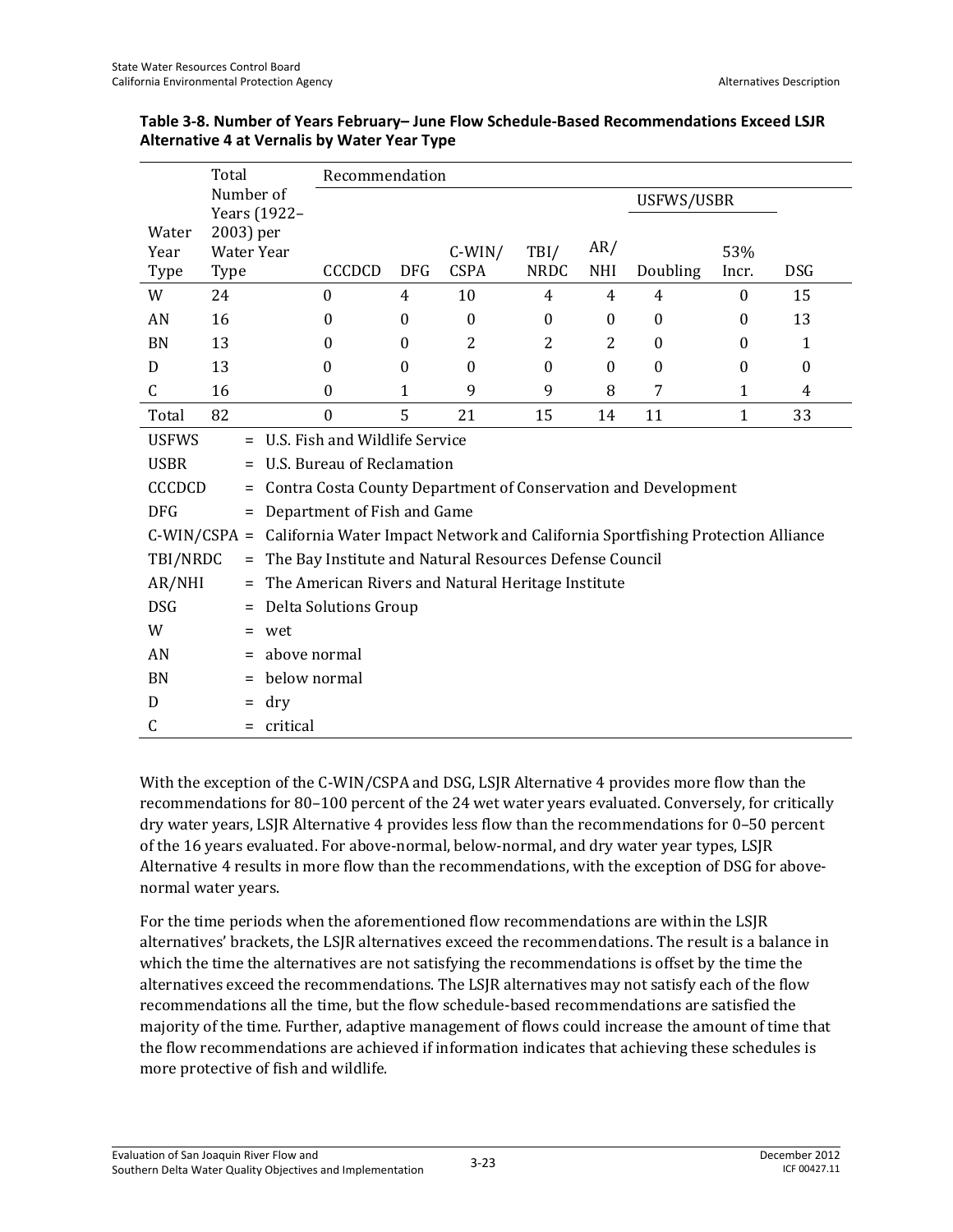## **Other Suggested Program of Implementation Elements**

Additional program of implementation suggestions for the LSJR flow objectives involve water rights. These suggestions are described below.

Commenters suggested that this SED should evaluate a "No Action Implementation Alternative," with a program of implementation under which the 2006 Bay-Delta Plan narrative objective for LSJR flows would not be amended, D-1641 would remain in place, and USBR would be responsible for meeting D-1641. The No Project Alternative evaluated in this SED consists of these elements.

Commenters also suggested a "Water Priority Compliance Alternative" based on the water right priority system could be included in the program of implementation. Under this alternative, water rights that are used inbasin would have priority over water rights that support the transport of water outside the watershed or area immediately adjacent to the watershed. For this alternative, the Watershed Protection Statute (Wat. Code, § 11460 et seq.) would require USBR's exports out of the watershed to cease before any inbasin water use is curtailed. Commenters suggested specific water right actions should be described in the program of implementation for the updated Bay-Delta Plan. Specific water right actions can only be implemented through water right orders or decisions, which would be separate actions of the State Water Board. The program of implementation in this SED addresses this concern by stating the State Water Board "will require implementation of the narrative objective through water right actions, Federal Energy Regulatory Commission hydropower licensing processes, other water quality actions, or actions by other agencies."

An "Upstream Inclusion Alternative" was a commenter suggestion that was to include flow contributions and implementation measures from throughout the entire historical SJR watershed, including flow contributions upstream of the Merced River. The purpose of the plan amendments is to establish flow objectives and a program of implementation for the LSJR, including the three eastside tributaries. Currently, the San Joaquin River does not support salmon runs upstream of the Merced River confluence (Upper SJR). However, pursuant to the San Joaquin River Restoration Program (SJRRP), spring-run Chinook salmon are planned to be reintroduced to the Upper SJR no later than December 31, 2012. Flows needed to support this reintroduction are being determined and provided through the SJRRP. During the next review of the Bay-Delta Plan, the State Water Board will consider information made available through the SJRRP process, and any other pertinent sources of information, in evaluating the need for any additional flows from the Upper SJR Basin to contribute to the narrative LSJR flow objective.

 A "South Delta and Lower San Joaquin Alternative" was a commenter suggestion that would restrict water diverters in the southern Delta and LSJR from diverting water that was released upstream to meet the narrative objective. The alternative would include a mechanism to assure flows released pursuant to the narrative objective are not rediverted downstream for purposes other than meeting the narrative objective. The program of implementation in Appendix K, *Revised Water Quality Control Plan*, addresses this alternative with the following language.

To assure that flows required to meet the LSJR narrative flow objective are not rediverted for other purposes, the State Water Board may take water right and other actions to assure that the flows are used for their intended purpose. In addition, the State Water Board may take actions to assure that the provision of flows to meet the narrative San Joaquin River flow objective does not result in redirected impacts to groundwater resources."

A commenter suggested that a "FERC-Free Alternative" be considered that would not rely on the information or the regulatory power of FERC proceedings. The program of implementation for the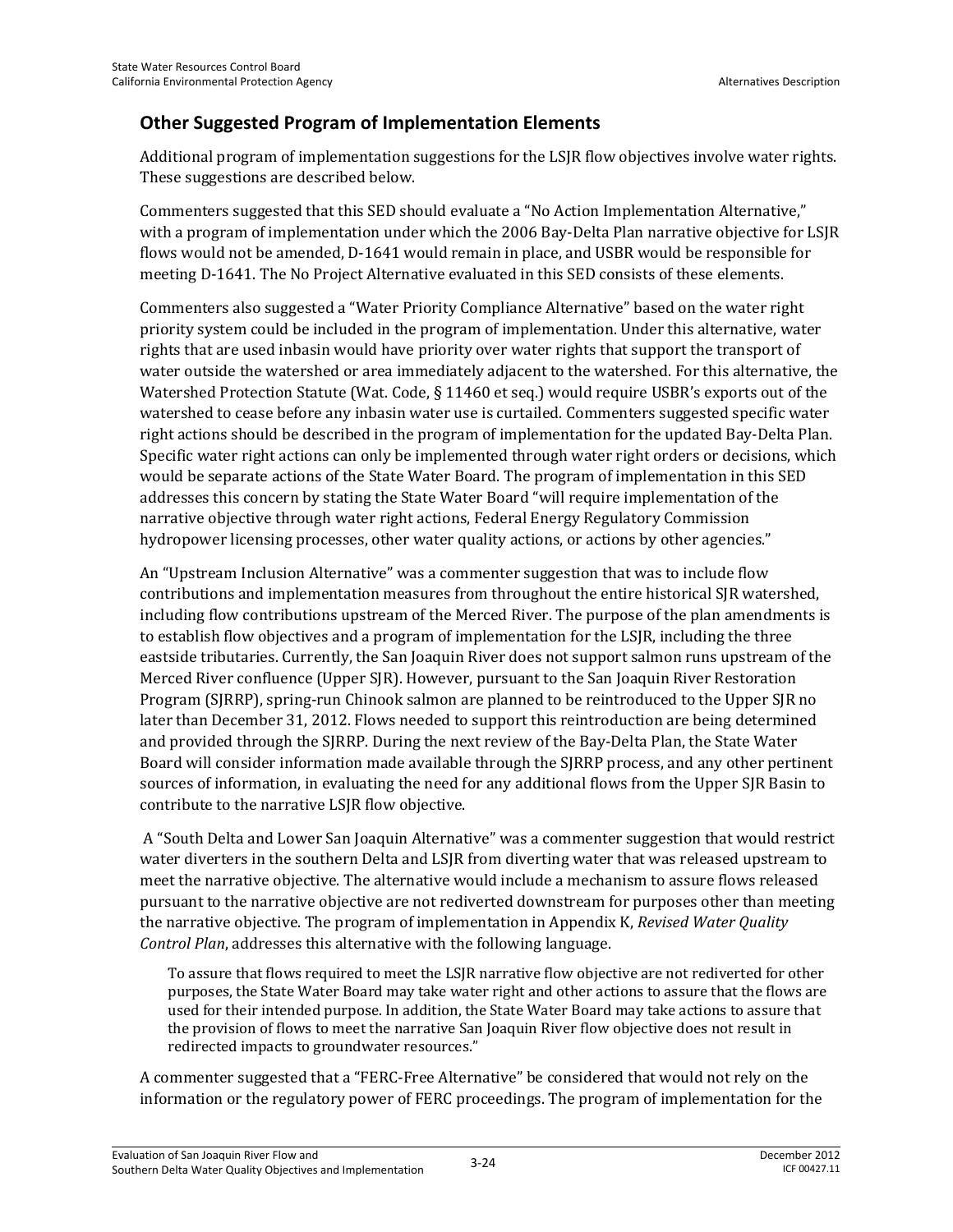alternatives would not depend on the FERC process to implement the objective. Instead, this would be one option the State Water Board could take. The State Water Board could also implement the flows through the water right process and require studies through that process. This SED includes a programmatic evaluation of LSJR alternatives implementation that is not dependent on whether the objective is implemented through the water rights or FERC process. Project-specific evaluation of alternatives relative to implementation will be evaluated through future proceedings to implement the LSJR flows. Further, any actions taken by the State Water Board will be in conformance with existing laws and regulations.

## **3.6.2 SDWQ Objectives and Program of Implementation**

The State Water Board is considering modifications to existing SDWQ salinity objectives to address elevated salinity levels for the protection of agricultural beneficial uses in the southern Delta. The range of alternatives examined in this SED considers the information and overall conclusions provided in Appendix E, *Crop Salt Tolerance in the Southern Sacramento–San Joaquin River Delta*, and from several public comment letters.

As described in Appendix E, the average levels of existing salinity in the southern Delta were suitable for all agricultural crops, and EC values over 1.4 dS/m would begin to affect crop yields. Based on steady-state soil water salinity analysis and published crop salt tolerance information, Appendix E concludes that salinity levels in the range of  $0.9 \text{ dS/m}$ –1.1 dS/m in irrigation water appear to be reasonably protective of the most salt-sensitive crops grown in the southern Delta. This conclusion assumes information specific to the southern Delta, including crop type, climate, irrigation practices, leaching, and soil type.

Several comment letters suggested the State Water Board analyze salinity objectives within the range of the State Water Board's SDWQ alternatives. There were a few commenters who suggested the State Water Board analyze salinity objectives below 0.7 dS/m, which is outside the range of the SDWQ alternatives. Other commenters suggested that the State Water Board could further analyze southern Delta salinity issues and water circulation to identify specific actions that could be implemented to improve southern Delta salinity. Based on the information contained in Appendix E, the State Water Board believes there is adequate science at this time to refine the numeric salinity objectives for the southern Delta. The commenters' scientific basis for the recommended salinity objectives may be found in each individual referenced comment letter.

This SED analyzes the environmental impacts of a range of salinity objectives, expressed as a maximum 30-day running average of mean daily EC in dS/m. The State Water Board's SDWQ alternatives are presented in Table 3-9, and a more detailed description of these alternatives was presented earlier in this chapter (Section 3.4, *Southern Delta Water Quality [SDWQ] Alternatives)*.

#### **Table 3-9. State Water Board's Southern Delta Water Quality (SDWQ) Alternatives**

| Southern Delta Water Quality Alternatives  | Electrical Conductivity Values Analyzed in this SED |
|--------------------------------------------|-----------------------------------------------------|
| SDWQ Alternative 1, No Project Alternative | $0.7$ dS/m April-August                             |
|                                            | 1.0 dS/m September-March                            |
| SDWQ Alternative 2                         | 1.0 $dS/m$ all year                                 |
| SDWQ Alternative 3                         | 1.4 $dS/m$ all year                                 |
| $dS/m = deciSiemens per meter$             |                                                     |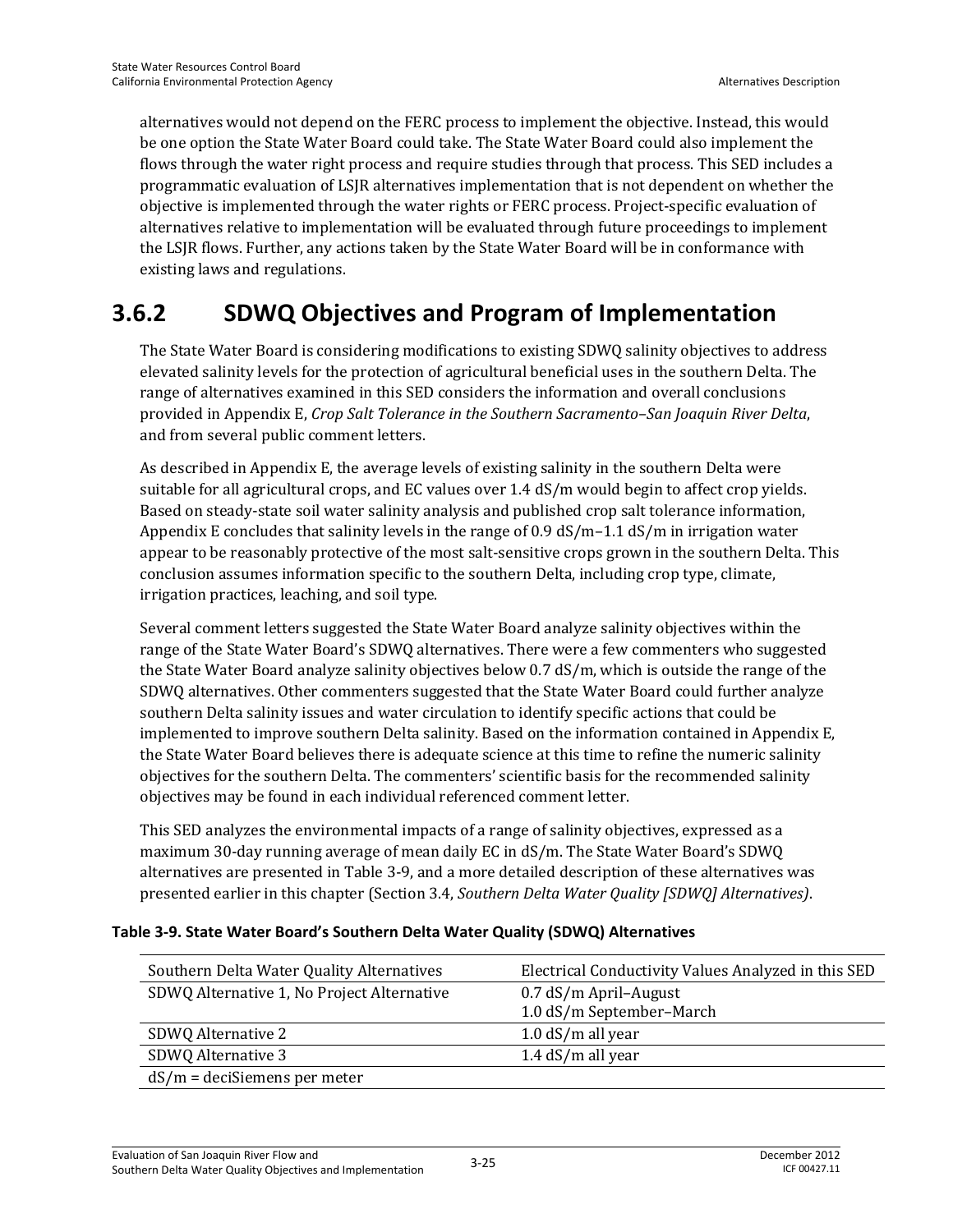Following is a description of the salinity objective recommendations submitted by commenters and a discussion of how they were considered in the development of the SDWQ alternatives.

## **South Delta Water Agency**

In its letter dated May 15, 2009, the South Delta Water Agency (SDWA) submitted comments on the proposed SDWQ alternatives (SDWA 2009). The SDWA comments include recommendations for the State Water Board to analyze salinity objectives under normal conditions at Vernalis (C-10) and three interior compliance locations (P-12, C-8, and C-6). The normal condition SDWA recommendations (Recommendations 1–3) are listed below.

- (1) 0.65 dS/m April–August and 1.0 dS/m September–March.
- (2) 0.65 dS/m April–October and 1.0 dS/m November–March.
- (3) 0.70 dS/m April–October and 1.0 dS/m November–March.

In addition to analysis at normal conditions, SDWA recommended the State Water Board analyze salinity objectives under dry conditions at Vernalis (C-10) and three interior compliance locations (P-12, C-8, and C-6). The dry condition SDWA recommendations (Recommendations 4–6) are listed below.

- (4) 0.65 dS/m March–August and 1.0 dS/m September–February.
- (5) 0.65 dS/m March–October and 1.0 dS/m November–February.
- (6) 0.70 dS/m March–October and 1.0 dS/m November–February.

Both SDWQ Alternative 1 and SDWA Recommendations 1–6 are seasonal because it is generally thought that crops are more sensitive to salinity in earlier life stages. However, there is no definitive research quantifying this effect or the effect of varying salinity through the remainder of the growing season. As such, an objective applied across the entire year was deemed appropriate. Having objectives that apply in all months of the year also affords protection for crops grown outside the regular growing season and for pre-irrigation or leaching purposes at the beginning and end of the growing season. Therefore, SDWQ Alternatives 2 and 3 do not vary by season and apply in all months of the year.

The SDWA high salinity objectives match SDWQ Alternatives 1 and 2. However, the low salinity objectives in the SDWA Recommendations 1, 2, 4, and 5 are less than that of any of the SDWQ alternatives. The low salinity objectives in SDWA Recommendations 3 and 6 match the salinity objectives of SDWQ Alternative 1. It was determined in Appendix E, *Crop Salt Tolerance in the Southern Sacramento–San Joaquin River Delta*, that existing water quality in the southern Delta was adequate for all agricultural crops; therefore, it is not necessary to consider alternatives which provide more protection than is needed for the reasonable protection of the potentially affected beneficial uses. Therefore, no SED alternative evaluates objectives less than the current objectives (i.e., those in the 2006 Bay-Delta Plan).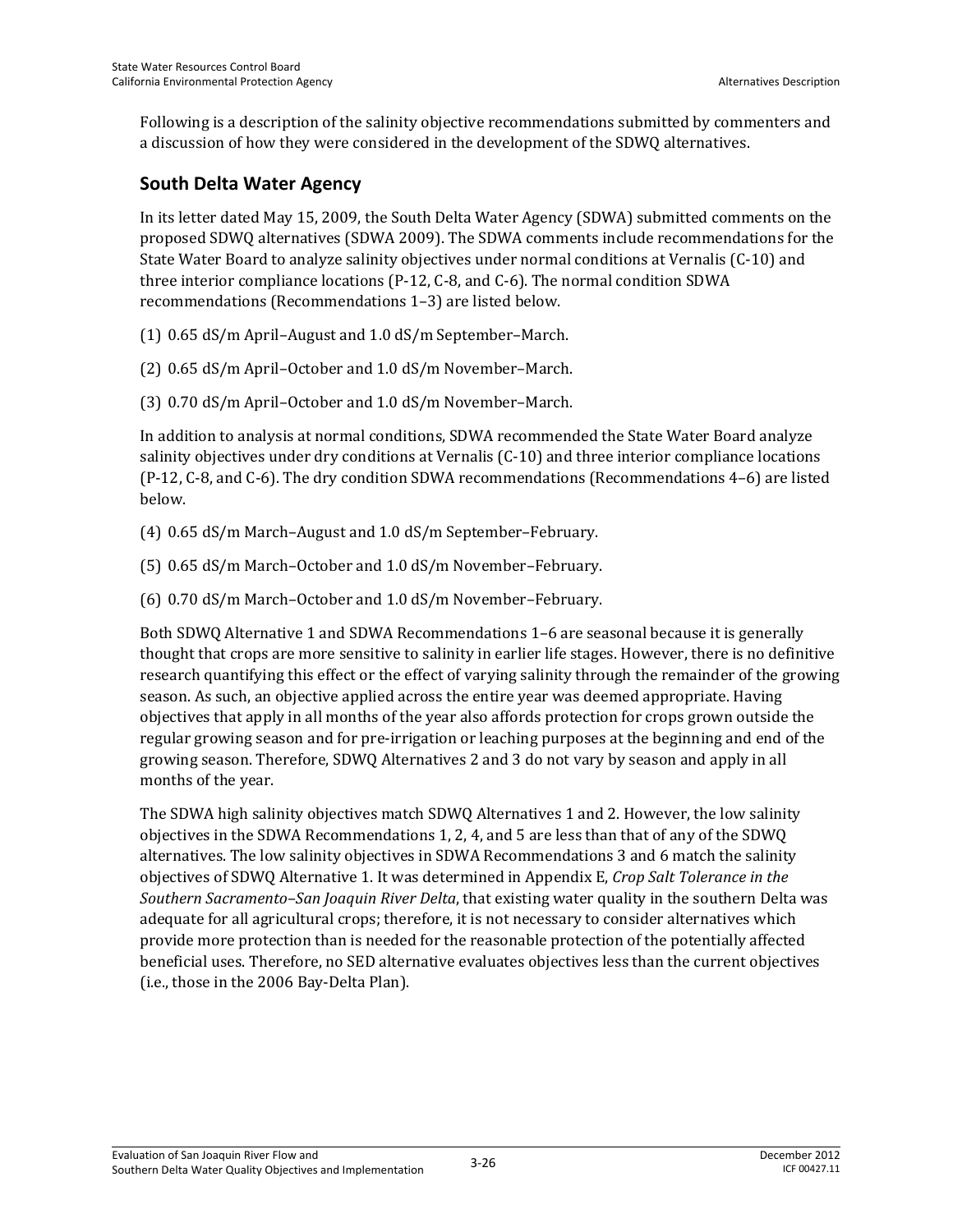### **Contra Costa County Department of Conservation and Development**

The CCCDCD submitted scoping comments on the *Southern Delta Agriculture and San Joaquin River Flows Revised Notice of Preparation* (CCCDCD 2011). The CCCDCD scoping comments included recommendations for the State Water Board to analyze two additional salinity objectives.

- (1) 0.6 dS/m April–August (as 30-day running average of mean daily) and 0.85 dS/m September– March (as 30-day running average of mean daily) at Vernalis (C-10). 0.7 dS/m April–August (as 30-day running average of mean daily) and 1. 0 dS/m September–March (as 30-day running average of mean daily) at interior compliance locations (P-12, C-8, and C-6).
- (2) 0.6 dS/m April–August (as 30-day running average of mean daily) and 0.85 dS/m September– March (as 30-day running average of mean daily) at Vernalis (C-10) and interior compliance locations (P-12, C-8, and C-6).

Similar to the State Water Board's SDWQ Alternative 1, CCCDCD's recommendations are seasonal water quality objectives. SDWQ Alternatives 2 and 3, however, eliminate seasonal water quality objectives.

As mentioned earlier, while it is generally thought that crops are more sensitive to salinity at earlier life stages, there is no definitive research quantifying this effect or the effect of varying salinity through the remainder of the growing season. Therefore, an objective applied across the entire year was deemed appropriate. Having objectives that apply in all months of the year also affords protection for crops grown outside the regular growing season and for pre-irrigation or leaching purposes at the beginning and end of the growing season. Therefore, SDWQ Alternatives 2 and 3 do not vary by season and apply in all months of the year.

The CCCDCD recommendations are also equal to or less than existing objective levels, but it was determined in Appendix E, *Crop Salt Tolerance in the Southern Sacramento–San Joaquin River Delta*, that existing water quality in the southern Delta was adequate for all agricultural crops. Therefore, it is not necessary to consider alternatives that provide more protection than is needed for the potentially affected beneficial uses, and no SED alternative evaluates objectives less than the current objectives in the 2006 Bay-Delta Plan.

## **San Joaquin River Group Authority**

O'Laughlin and Paris LLP reviewed the *Peer Review Draft Technical Report on the Scientific Basis for Alternative San Joaquin River Flow and Southern Delta Salinity Objectives* and prepared comments on behalf of the San Joaquin River Group Authority (SJRGA) (O'Laughlin and Paris LLP 2012). The SJRGA comments included recommendations for the State Water Board to analyze five additional salinity objectives, which are as follows.

- (1) 0.7 dS/m March 15th–October 31st at interior compliance locations (P-12, C-8, and C-6). Remove the Vernalis (C-10) compliance location.
- (2) 0.7 dS/m March 15th–October 31st at Vernalis (C-10) and interior compliance locations (P-12, C-8, and C-6).
- (3) 1.0 dS/m March 15th–October 31st at Vernalis (C-10). Remove interior compliance locations (P-12, C-8, and C-6).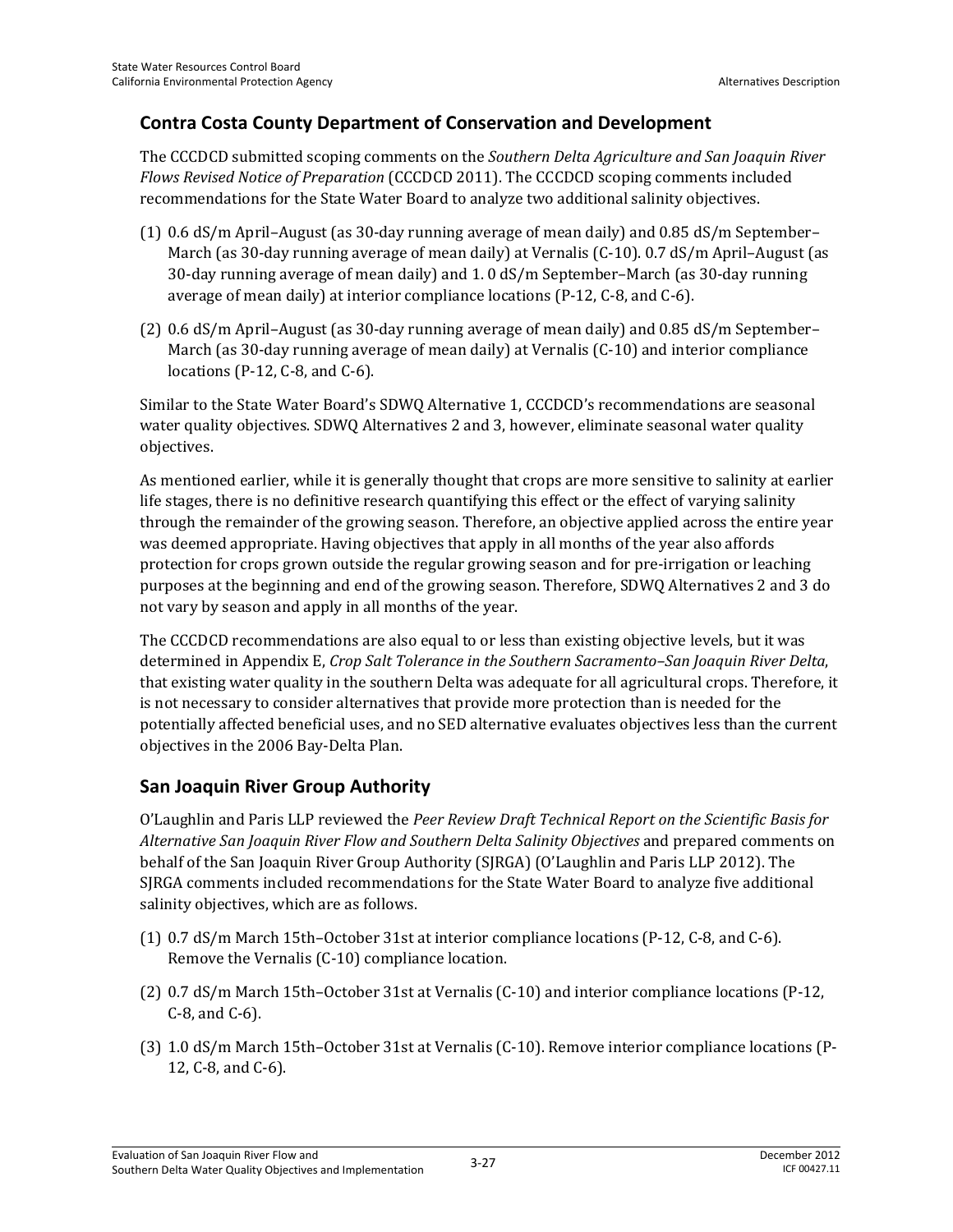- (4) For Recommendations 1–3, modify the salinity objective for April 1st–June 31st to be 1.0 dS/cm maximum with a 10-year running average of 0.7 dS/cm at Vernalis (C-10) and interior compliance locations (P-12, C-8, and C-6).
- (5) For Recommendations 1–3, modify the salinity objective at Vernalis (C-10) for November 1st– March 14th to be 1.4 dS/cm maximum with a 10-year running average of 1.2 dS/m. For the same time period, eliminate all salinity objectives at the interior compliance locations (P-12, C-8, and C-6), or set a 1.4 dS/m maximum.

Similar to the State Water Board's SDWQ Alternative 1, the recommendations provided by SJRGA are seasonal water quality objectives. However, unlike the SDWQ alternatives and the other recommendations received, the SJRGA recommendations are only effective for a portion of the year dependent on the recommendation (e.g., SJRGA Recommendations 1, 2, and 3 are only effective March 15th–October 31st). While it is generally thought that crops are more sensitive to salinity at earlier life stages, there is no definitive research quantifying this effect or the effect of varying salinity through the remainder of the growing season. Therefore, an objective applied across the entire year was deemed appropriate. Having objectives that apply in all months of the year also affords protection for crops grown outside the regular growing season, and for pre-irrigation or leaching purposes at the beginning and end of the growing season. Therefore, SDWQ Alternatives 2 and 3 do not vary by season and apply in all months of the year.

SJRGA Recommendations 1, 2, and 3, contain salinity objectives that match the SDWQ Alternative 1 objectives. SDWQ Alternatives 1 and 2 encompass the salinity objectives of SJRGA Recommendation 4. SDWQ Alternative 3 encompasses the salinity objectives of SJRGA Recommendation 5.

In addition to salinity objectives, SJRGA included specific recommendations pertaining to compliance locations and running averages that were not included in the salinity recommendations received. In SJRGA Recommendation 1, SJRGA recommends the removal of the Vernalis compliance location. Conversely, in SJRGA Recommendations 3 and 5, SJRGA recommends the removal of the interior compliance locations. The State Water Board's staff has determined that Vernalis and the interior compliance locations may not be eliminated because of their beneficial uses. In addition to the elimination of compliance locations, SJRGA Recommendations 4 and 5 included a maximum 10 year running average of 0.7 dS/m and 1.2 dS/m, respectively, which is not included in any State Water Board alternative. The SJRGA recommendations do not provide a technical basis, nor is there one known, for the need to have a 10-year running average.

In summary, the SRJGA recommendations do not provide protection for beneficial uses year-round, while the SDWQ alternatives do. The SDWQ alternatives provide greater protection of agricultural beneficial uses by requiring equal to or greater salinity objectives than the SJRGA recommendations. Finally, the maximum 10-year running average requirement included in SJRGA Recommendations 4 and 5 is not supported in the literature and, therefore, the State Water Board does not intend to include this condition in the SDWQ alternatives at this time.

## **City of Tracy**

In a letter dated May 15, 2009, the City of Tracy recommended that sodium adsorption ratios should be used as the appropriate objective to protect irrigated agriculture instead of EC. The City of Tracy also recommended that experts should be polled as to the constituent(s) of EC that are of concern for irrigated agriculture, and the 2006 Bay-Delta Plan should be modified to remove EC objectives and include objectives only for those problematic constituents of EC (Downey Brand 2009).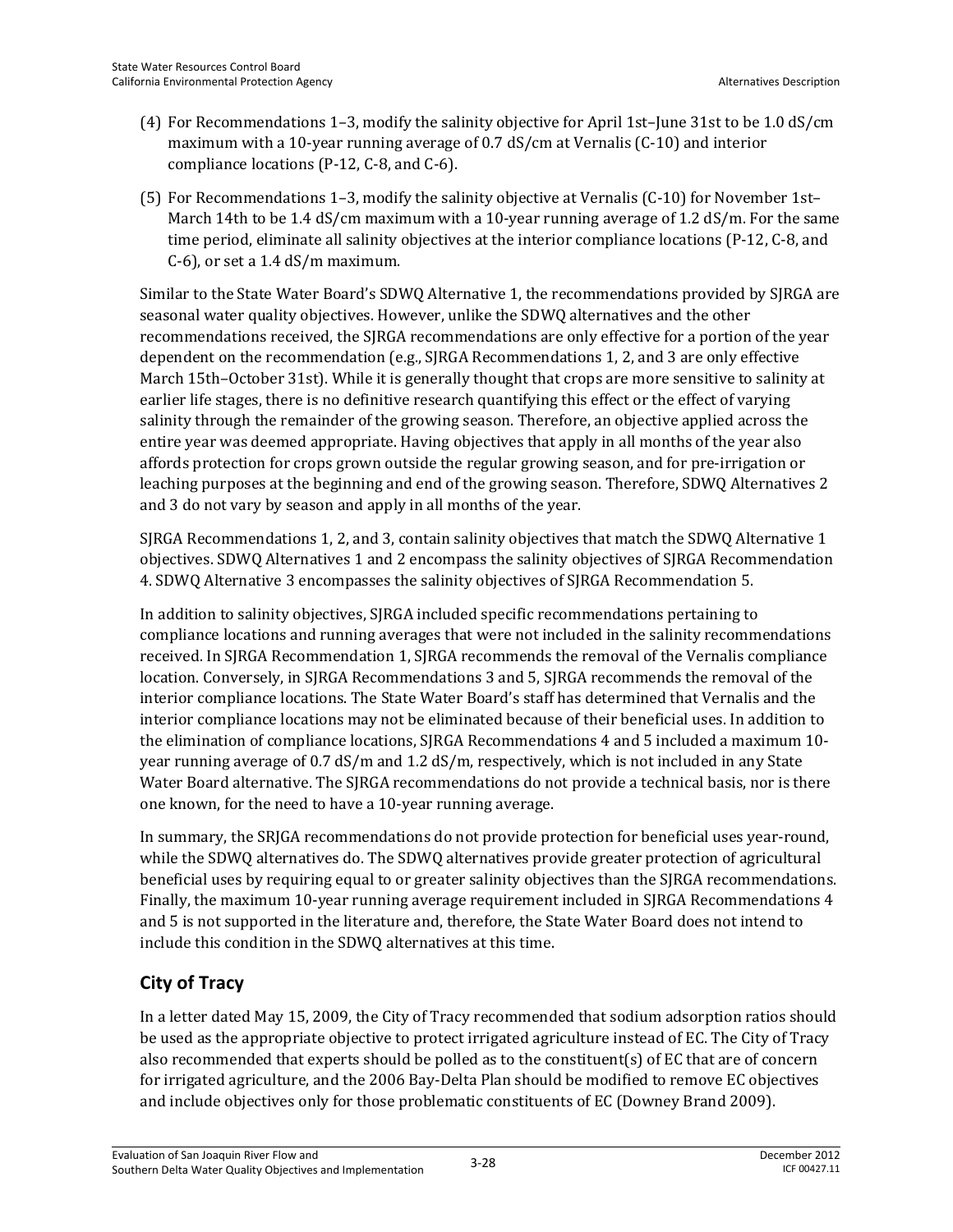Crop stress associated with salinity is caused by the increase in osmotic pressure across the root membranes, which makes it more difficult for plants to uptake water for evapotranspiration. This increase in osmotic pressure is due to the colligative properties of the soil water in the root zone and is not dependent on the type of solute particles, only their concentration. EC has been the standard way of quantifying this property in soil water as used in nearly all of the supporting literature and appears to be an appropriate measure of the relevant soil water properties. Alternatives based on sodium adsorption ratio, or surveys of experts on other problematic constituents, do not address factors affecting crop stress (i.e., increased osmotic pressure), and are inappropriate for an objective that protects that effect.

## **U.S. Department of the Interior/U.S. Bureau of Reclamation**

In its letter dated May 15, 2009, DOI/USBR suggested that the following recommendations be considered in the development and evaluation of the SED alternatives (USBR 2009).

- Add an alternative that includes no salinity objectives at Vernalis, or downstream of Vernalis, during the nonirrigation season months.
- Use the modeling process to help identify carryover storage levels in all of the major SJR Basin reservoirs to meet the needs of all beneficial uses (possibly including dilution flows) in the short and long term.
- Include consideration of the Central Valley Water Board's total maximum daily load implementation program, which is based on the Vernalis salinity standard.
- Examine the system through a loading approach as well as a dilution flow approach. A loading approach could also examine the opportunities that other flow requirements provide for exporting salt loads from the basin and the potential for redirected impacts when salinity loads are sequestered in groundwater basins.
- Evaluate how changes to southern Delta salinity objectives may affect water control systems, which in turn could affect the control of coldwater resources and/or the value of fish habitat using a water temperature model for the SJR Basin.

The first recommendation is not an acceptable alternative for evaluation in the SED as it does not provide for protection of beneficial uses in the months of September through March. The other recommendations described above could not be evaluated as alternatives in the SED, as they are recommendations about issues to consider in the cumulative impacts analysis or to consider during implementation of the SDWQ objectives.

## **Stockton East Water District**

In its comments received on May 15, 2009, the Stockton East Water District (SEWD) made the following specific recommendations (SEWD 2009).

- A monthly average salinity objective greater than 1.0 dS/m should be modeled to develop appropriate salinity limitations for evaluation.
- A monthly average EC at Vernalis of 1.5 mmhos/cm in all months and a monthly average EC at Brandt Bridge of 1.5 mmhos/cm and 1.8 mmhos/cm in all months should be modeled.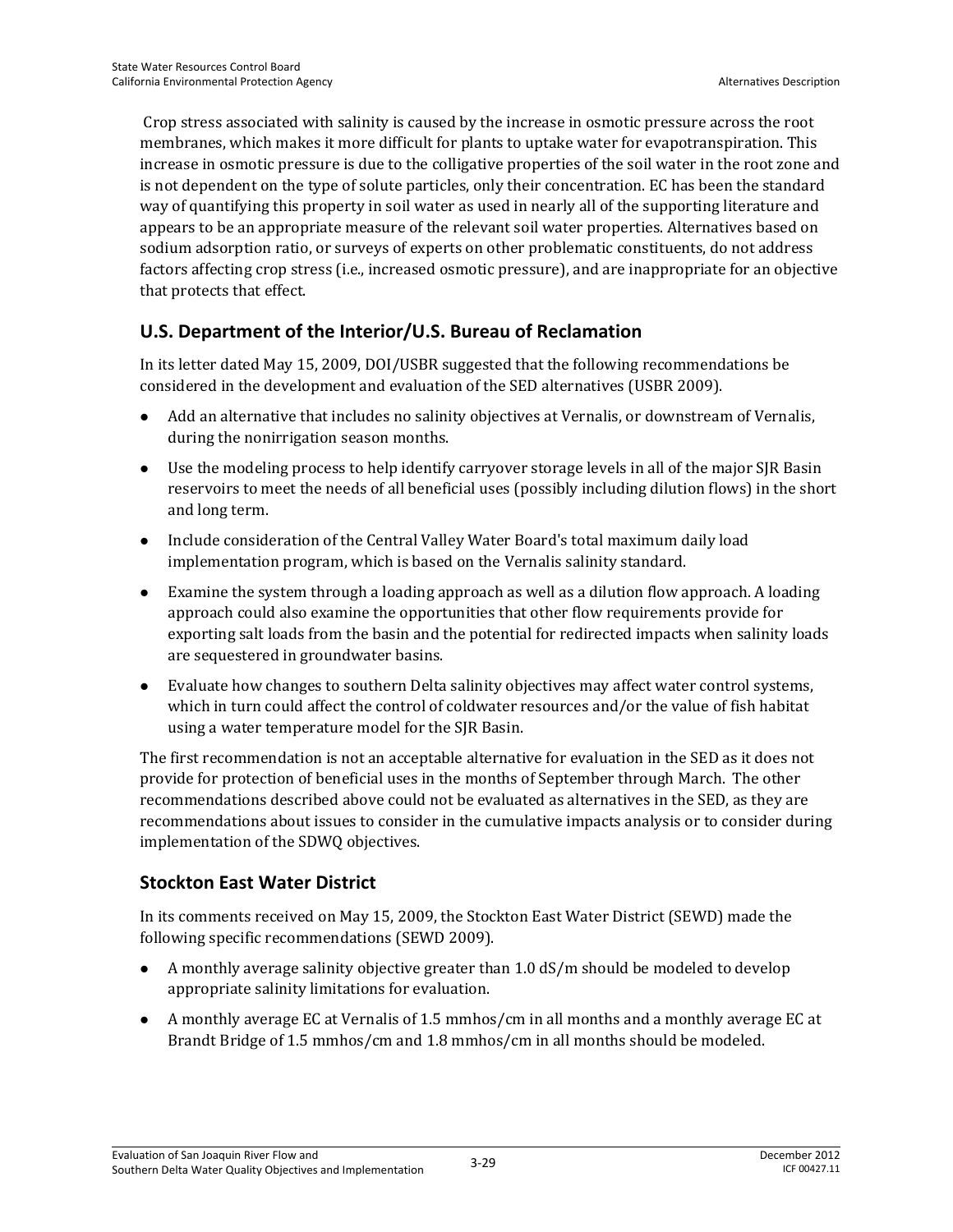• Include the water year type in establishing the objectives. Modeling should be conducted to determine the effects that water year types have on the salinity objective. It may be appropriate to have differing salinity objectives based on water year type.

SDWQ Alternative 3 considers a salinity objective of 1.4 dS/m for all months of the year. This provides an appropriate upper salinity limit for the SED evaluation. Because 1.4 dS/m was the level above which yield impacts became significant for salt sensitive crops, consideration of higher alternatives were not appropriate as the associated beneficial uses would not be adequately protected (Appendix E, *Crop Salt Tolerance in the Southern Sacramento–San Joaquin River Delta*). Also, crop salt tolerance is not a function of water year type; therefore, alternatives and modeling based on water year type are not necessary.

### **Central Delta Water Agency**

In its letter dated May 14, 2009, the Central Delta Water Agency (CDWA) provided four general recommendations regarding the SDWQ alternatives (CDWA 2009).

The first recommendation was that the sufficiency of the existing objectives to protect agricultural beneficial uses should be verified, and the existing objectives should be modeled and compared with all other alternatives. The existing objectives should be among the modeled alternatives to see how meeting the existing objectives compares with the other alternatives. This recommendation was incorporated into SDWQ Alternative 1.

The second recommendation was that an objective lower than the current 0.7/1.0 dS/m EC objective (e.g., 0.6/0.9 dS/m EC), should be modeled in the context of the current regime. Also, the existing objectives should be modeled with  $0.7/1.0$  dS/m EC substituted with 0.7 dS/m EC yearround. Appendix E, *Crop Salt Tolerance in the Southern Sacramento–San Joaquin River Delta*, describes that existing water quality in the southern Delta was adequate for all agricultural crops, and it is not necessary to consider alternatives which provide more protection than is needed for the potentially affected beneficial uses. Therefore, no alternatives will evaluate objectives lower than the current objectives.

The third recommendation was to include improvements to the southern Delta barrier program to better improve circulation, eliminate stagnant zones, etc., as well as recirculation of water exported from the Delta. The program of implementation includes requirements for the CVP and SWP projects to develop a coordinated operations plan to address their impact on assimilative capacity in the southern Delta. This coordination operations plan process can address the issues of improved circulation, elimination of stagnant zones, recirculation, etc.

Finally, CDWA recommended that other alternatives should be designed to ensure that the full water supply needs of the New Melones Reservoir area of origin contractors are met. Such considerations, however, are related to water rights and are not necessarily relevant to establishing a level of salinity that is protective of beneficial uses. Also, this SED does not specifically address the question of where water would be provided to meet objectives. That will be addressed during subsequent water rights proceedings.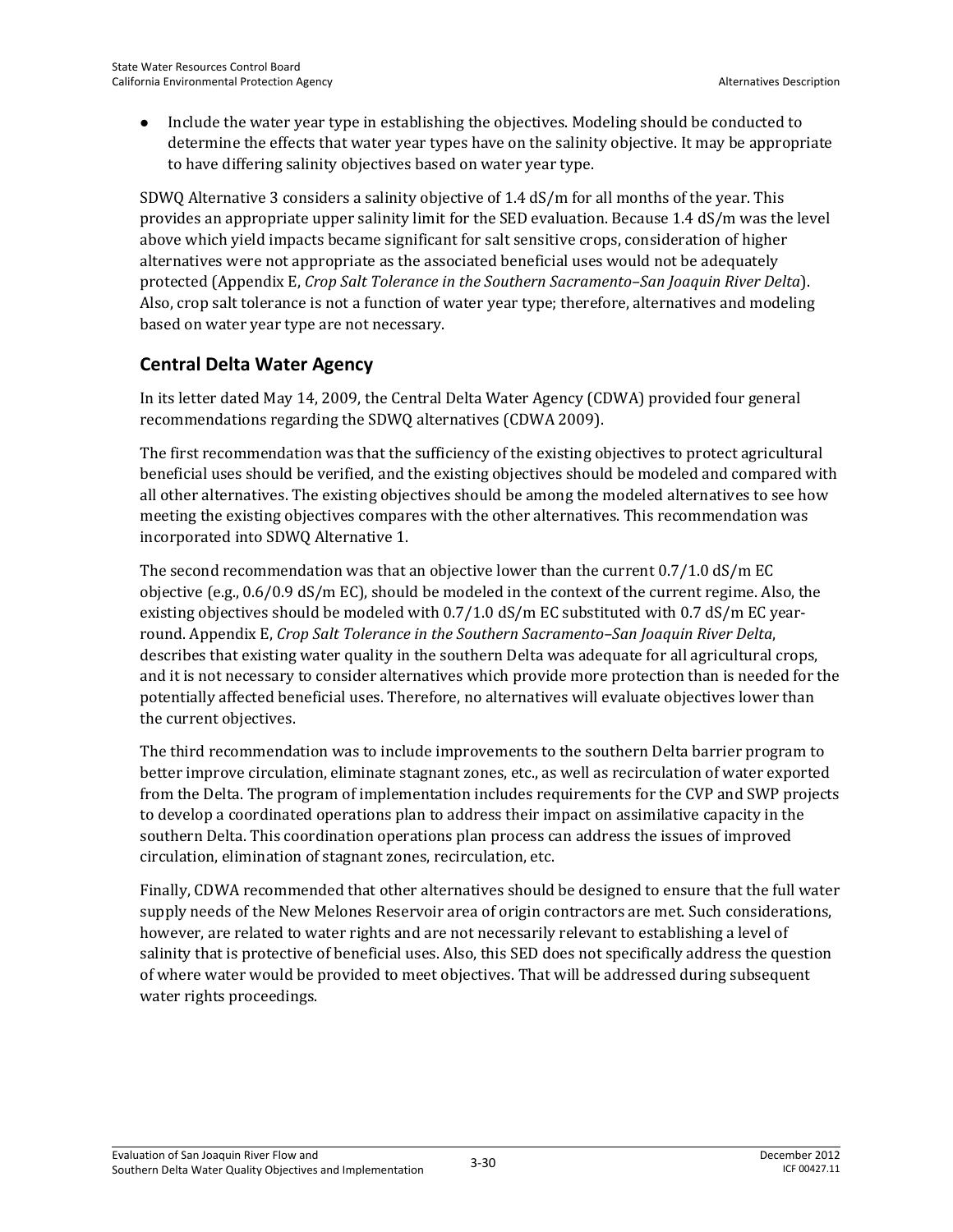### **County of San Joaquin and the San Joaquin County Flood Control and Water Conservation District**

In their letter dated May 15, 2009, the County of San Joaquin and the San Joaquin County Flood Control and Water Conservation District made two general comments (Neumiller & Beardslee 2009).

First, the two entities recommended that at least one of the model alternatives needs to include salinity monitoring objectives at locations within the southern Delta and that it is necessary to have Vernalis monitoring and compliance requirements. They recommended that both the interior Delta monitoring locations and the Vernalis monitoring location must remain. This issue is addressed in this SED's program of implementation as part of establishing the monitoring and reporting protocol.

Second, it was recommended that an annual average could lead to "terrible" irrigation season flows being made up for with significantly better winter flows. The salinity objectives recommendation included meeting a minimum monthly compliance requirement and meeting the salinity objective at even more frequent intervals. It is agreed that an annual average objective could allow for unacceptably high concentrations during the growing season. But no information has been provided suggesting that an averaging period of less than a month is necessary. Soil water salinity levels are affected more by average conditions over the growing season than by short-term changes. Furthermore, the historical variability of daily salinity measurements does not suggest there would be a problem.

# **3.7 References Cited**

- American Rivers and Natural Heritage Institute (AR/NHI). 2010a. Testimony of John Cain, Jeff Opperman, and Mark Tompkins. Sacramento and San Joaquin Flows, Floodplains, Other Stressors, and Adaptive Management. State Water Board Proceeding to Develop Flow Criteria for the Delta. Exhibit AR-1. February.
- American Rivers and Natural Heritage Institute (AR/NHI). 2010b. Closing Comments. State Water Board Proceeding to Develop Flow Criteria for the Delta, Table 2. April.
- California Department of Fish and Game (DFG). 2010a. Written Testimony, Exhibit 3. Flows needed in the Delta to restore anadromous salmonid passage from the SJ River at Vernalis to Chipps Island. State Water Board Proceeding to Develop Flow Criteria for the Delta. Table 10.
- California Department of Fish and Game (DFG). 2010b. Closing Comments: Numerical Flow Criteria Necessary to Protect Delta Public Trust Resources. State Water Board Proceeding to Develop Flow Criteria for the Delta. April.
- California Sportfishing Protection Alliance (CSPA). 2010. Closing Statement, State Water Board Proceeding to Develop Flow Criteria for the Delta. Table 2. April.
- California Water Impact Network (C-WIN). 2010. Closing Statement. State Water Board Proceeding to Develop Flow Criteria for the Delta.
- Central Delta Water Agency (CDWA). 2009. Comments on Proposed Modeling Alternatives regarding Consideration of Potential Amendments to the WQCP for the Bay-delta Relating to Southern Delta Salinity and Salinity and San Joaquin River Flow Objectives. May.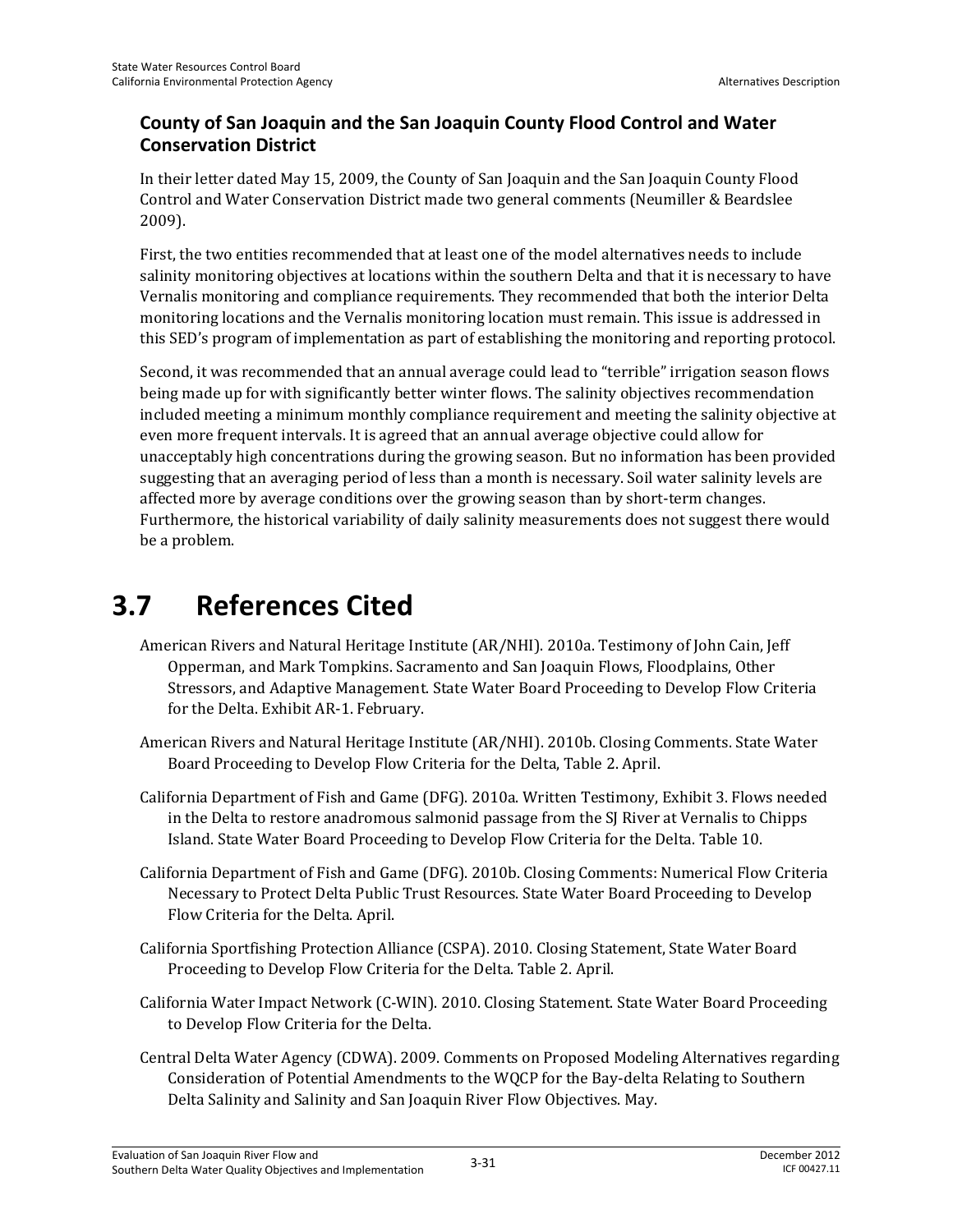- Contra Costa County Department of Conservation and Development (CCCDCD). 2011. Comments on Southern Delta Agriculture and San Joaquin River Flows Revised Notice of Preparation (John Greitzer). April 2011.
- Contra Costa Water District (CCWD). 2011. Comments on Draft Technical Report on the Scientific Basis for Alternative San Joaquin River Flow and Southern Delta Salinity Objectives (Leah Orloff). February.
- Delta Science Program. 2011. Salmonid Integrated Life Cycle Models Workshop, Report of the Independent Workshop Panel. June.
- Downey Brand. 2009. City of Tracy's Comment Letter on Modeling Alternatives—Southern Delta Salinity/San Joaquin River Flows WQCP workshop. May.
- Fleenor, W.E., Bennett, W.A., Moyle, P.B., and Lund, J.R. 2010. On Developing Prescriptions for Freshwater Flows to Sustain Desirable Fishes in the Sacramento-San Joaquin Delta. Working paper, Delta Solutions, Center for Watershed Sciences, University of California. Davis, CA.
- Neumiller & Beardslee. 2009. Comment Letter southern Delta Salinity/San Joaquin River Flow WQC Workshop. May.
- O'Laughlin and Paris LLP. 2012. Comment Letter: Program of Implementation Alternatives in the Substitute Environmental Document (Tim O'Laughlin). February.
- The Bay Institute (TBI) and the Natural Resources Defense Council (NRDC). 2010a. Summary of Testimony. State Water Board Proceeding to Develop Flow Criteria for the Delta. February.
- The Bay Institute (TBI) and the Natural Resources Defense Council (NRDC). 2010b. Testimony of Christina Swanson, John Cain, Jeff Opperman, and Mark Tompkins. Regarding Flow Criteria for the Delta Necessary to Protect Public Trust Resources: Delta Inflows. State Water Board Proceeding to Develop Flow Criteria for the Delta. TBI Exhibit 3, Table 1. February.
- The Bay Institute (TBI) and the Natural Resources Defense Council (NRDC). 2010c. Closing Comments of the Bay Institute and Natural Resources Defense Council. State Water Board Proceeding to Develop Flow Criteria for the Delta. Table 3b. April.
- South Delta Water Agency (SDWA). Comment Letter: Southern Delta Salinity/San Joaquin River Flows WQCP. May.
- State Water Resources Control Board (SWRCB). 2010. Development of Flow Criteria for the Sacramento-San Joaquin Delta Ecosystem. August.
- Stockton East Water District (SEWD). 2009. Consideration of Potential Amendments to the Water Quality Control Plan for the San Francisco Bay/Sacramento-San Joaquin Delta Estuary Relating to the Southern Delta Salinity and San Joaquin River Flow Objectives Written Comments of Stockton East Water District Proposed Modeling Alternatives for Southern Delta Salinity Objectives and San Joaquin River Flow Objectives. May.
- U.S. Bureau of Reclamation (USBR). 2009. Comments Regarding the California State Water Resources Control Board's Notice of Public Workshops for the San Joaquin River Flow and Salinity Objectives for the San Francisco/Sacramento-San Joaquin Delta Estuary: Proposed Modeling Alternatives. May.